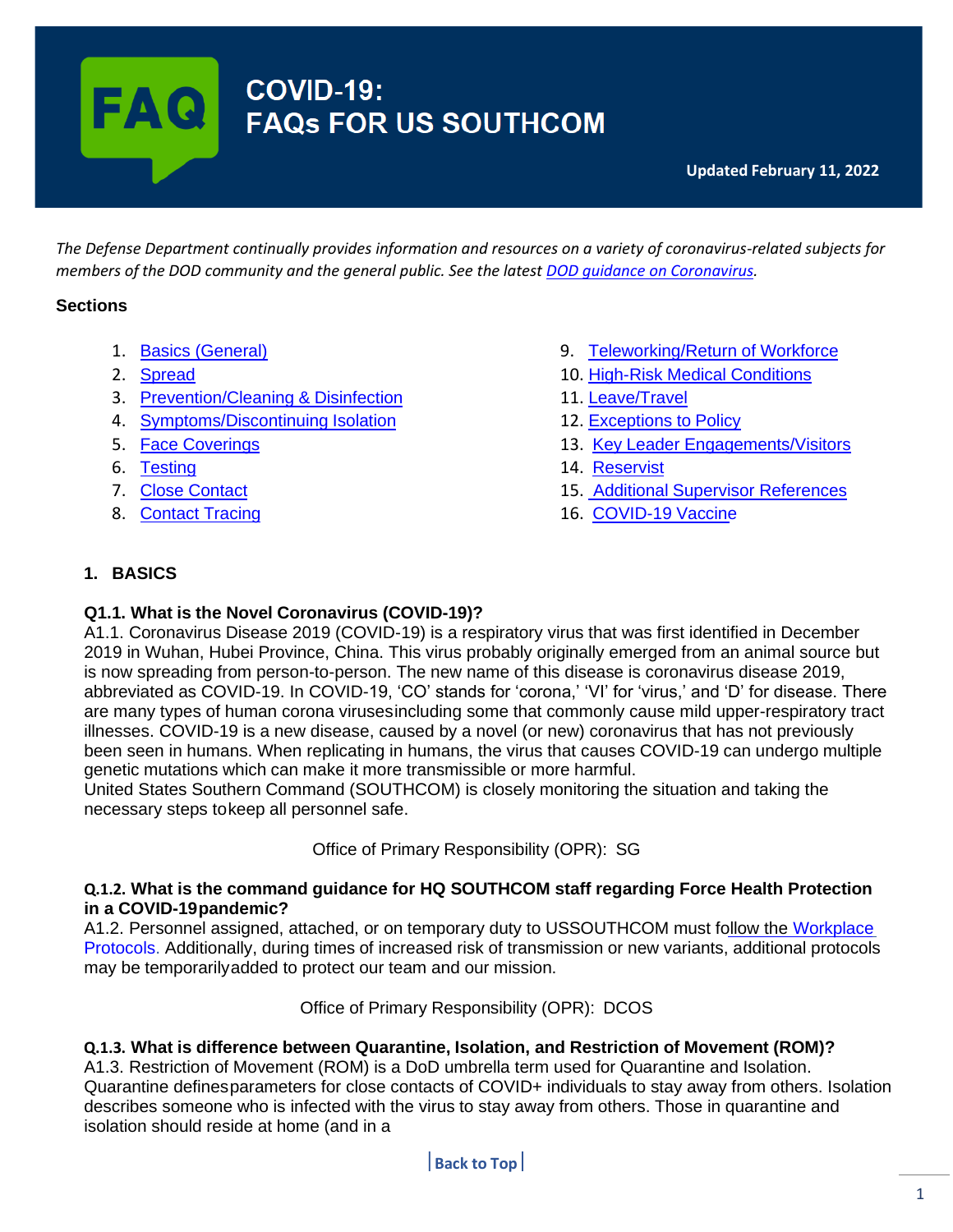separate room if not single household), avoid contact with any members/pets of the household, monitor symptoms,wear a mask, wash hands and disinfect areas whenever possible.

Office of Primary Responsibility (OPR): SG

## <span id="page-1-0"></span>**2. SPREAD**

## **Q2.1. How does the virus spread?**

A2.1. The virus that causes COVID-19 is thought to spread mainly from person to person, primarily through respiratory droplets produced when an infected person coughs, sneezes, or talks. These droplets can land in the mouths or noses of people who are nearby or possibly be inhaled into the lungs. Spread is more likely when peopleare in close contact with one another (within about 6 feet for a cumulative 15 minutes within a 24 hour period).

Office of Primary Responsibility (OPR): SG

## **Q2.2. How do I prevent the spread of COVID-19?**

A2.2. Follow these simple steps to reduce the risk of transmission.

- Receive an EUA approved (or once fully FDA approved, FDA approved) vaccine against COVID-19. This is themost reliable protection against severe illness and death.
- Receive a booster shot after 6 months for an mRNA vaccine or after 2 months for J&J. Continue to follow recommended booster guidance.
- Avoid close contact with people (stay 6 feet apart).
- Wear face coverings over mouth and nose in [the recommended](https://www.cdc.gov/coronavirus/2019-ncov/prevent-getting-sick/how-to-wear-cloth-face-coverings.html#%3A~%3Atext%3DWear%20a%20mask%20over%20your%2Cdon%27t%20live%20with%20you) settings per CDC and DoD guidance.
- Wash your hands with soap and water often and for at least 20 seconds. If soap and water is not available,use hand sanitizer with at least 60% alcohol.
- Clean and disinfect frequently touched objects and surfaces.
- Avoid crowded indoor areas, and ensure indoor spaces are properly ventilated.
- Stay home and isolate when sick.

Office of Primary Responsibility (OPR): SG

**Q2.3. Can COVID-19 be spread through food, including restaurant take out, refrigerated or frozen packaged food?**A2.3. Currently, there is no evidence to support transmission of COVID-19 associated with food. Before preparing oreating food it is important to always wash your hands with soap and water for at least 20 seconds for general food safety.

Office of Primary Responsibility (OPR): SG

## **Q2.4. What is community spread? Why does it matter at SOUTHCOM?**

Q2.4. Community spread means people have been infected with the virus in an area, including some who are not sure how or where they became infected. SOUTHCOM continues to work diligently to prevent community spread inthe workplace.

Office of Primary Responsibility (OPR): SG

## <span id="page-1-1"></span>**3. PREVENTION/CLEANING & DISINFECTION**

#### **Q3.1. What are the policies for institutional and personal cleaning (i.e. cleaning the spaces and cleaning mypersonal workspace)?**

A3.1. See Cleaning and Disinfection [Guideline After](https://www.southcom.mil/Portals/7/Documents/USSOUTHCOM%20HQ%20Guidance%20for%20Cleaning%20and%20Disinfection%20after%20COVID-19%20Exposure_%20as%20of%20_07312020.pdf?ver=2020-08-03-113453-740) Covid-19 Exposure.

Office of Primary Responsibility (OPR): HQ CMDT

**Q3.2. What cleaning products should I used to protect against COVID-19?**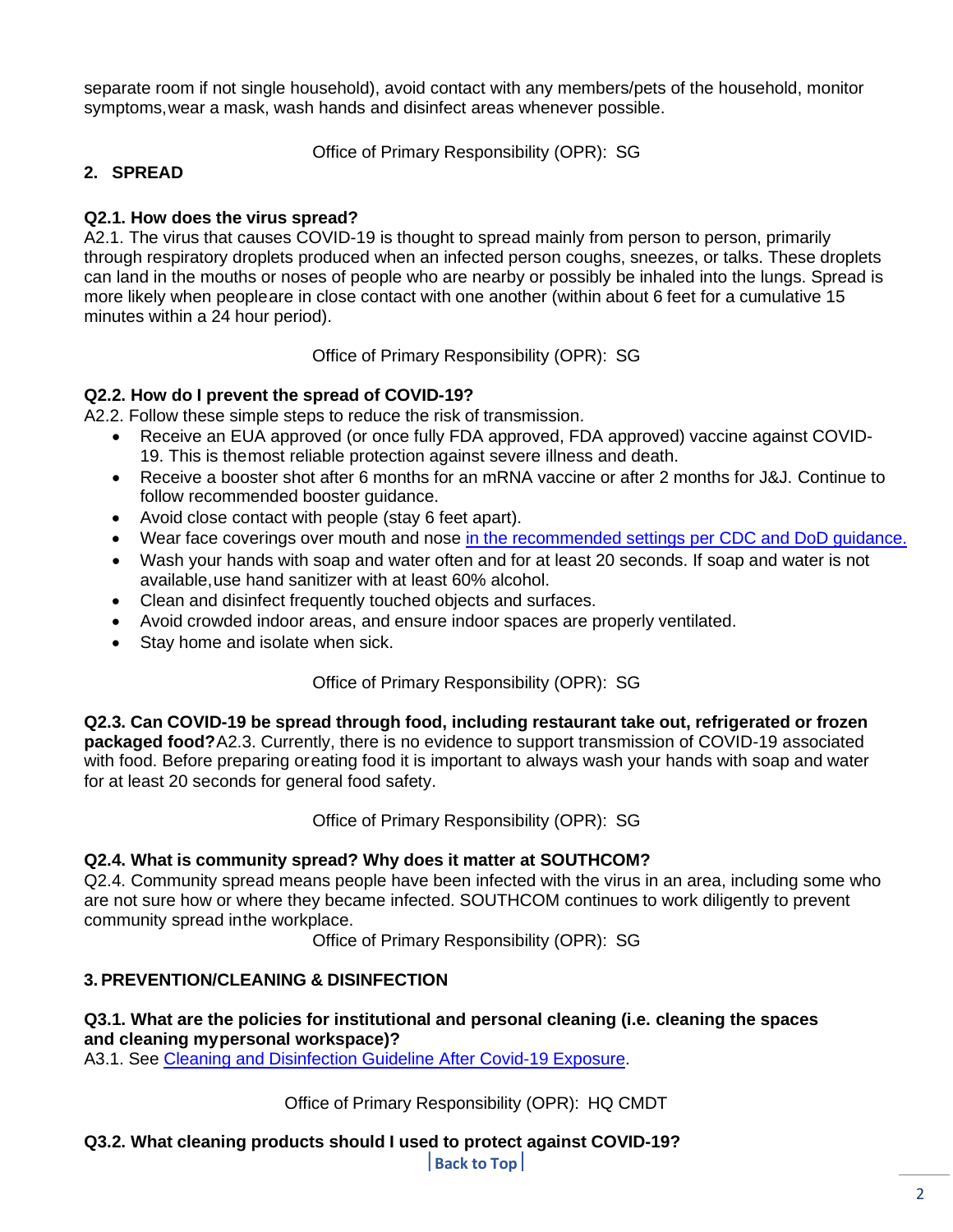A3.2. Clean frequently touched surfaces such as tables, doorknobs, light switches, key/badge pads, countertops, handles, desks, phones, keyboards, faucets, and sinks. Disinfection is also needed when a person with COVID was inclose contact with the surfaces and objects. Otherwise routine cleaning is sufficient. If surfaces are dirty, clean them using detergent or soap and water prior to disinfection. To disinfect, most common household disinfectants will work. See CDC's recommendations for household cleaning and [disinfection.](https://www.cdc.gov/coronavirus/2019-ncov/prevent-getting-sick/cleaning-disinfection.html) .

Office of Primary Responsibility (OPR): SG

## <span id="page-2-0"></span>**4. SYMPTOMS & DISCONTINUING ISOLATION AFTER**

## **TESTING POSITIVE**

**5.**

**6.**

## **7. Q4.1. What are the symptoms of COVID19?**

A4.1. Symptoms of COVID-19 include nasal congestion, running nose, fever, chills, cough, shortness of breath, sorethroat, nausea, vomiting, diarrhea, loss of sense of taste or smell, headaches, fatigue, and body aches. Symptoms can start out mild and then worsen over time. Some individuals may have only 1 or even no symptoms during their infection.

Office of Primary Responsibility (OPR): SG

## **Q4.2. Is there a self-assessment I can conduct to evaluate my symptoms?**

A4.2. SOUTHCOM staff should make the COVID-19 self-assessment a part of their daily routine. Before leaving thehouse, review the checklist. If you answer 'yes' to ANY of the questions below, DO NOT COME TO WORK. Call the SOUTHCOM Army Health Clinic at 305-437-0779 and notify your supervisor.

 $\Box$  In the past 24-hours, have you had a fever or felt "feverish?"

 $\Box$  Do you have one or more of the following symptoms?

- ✓ Cough
- ✓ Shortness of Breath/Difficulty Breathing
- ✓ Fatigue
- ✓ Congestion or Runny Nose
- ✓ Body Aches
- ✓ Loss of Taste and/or Smell
- ✓ Diarrhea
- ✓ Nausea or Vomiting
- ✓ Chills or Fever
- $\checkmark$  Muscle or Body aches
- ✓ Headache

 $\Box$  Have you traveled overseas in the last 14 days?

 $\Box$  Have you had contact with someone sick or someone diagnosed with COVID-19 in the last 14days?

Office of Primary Responsibility (OPR): SOUTHCOM Army Health Clinic

**Q4.3. If I am diagnosed with COVID-19, when can I discontinue isolation and return to work? What documentation should I get to avoid being unnecessarily tested for travel or screening testing for 90**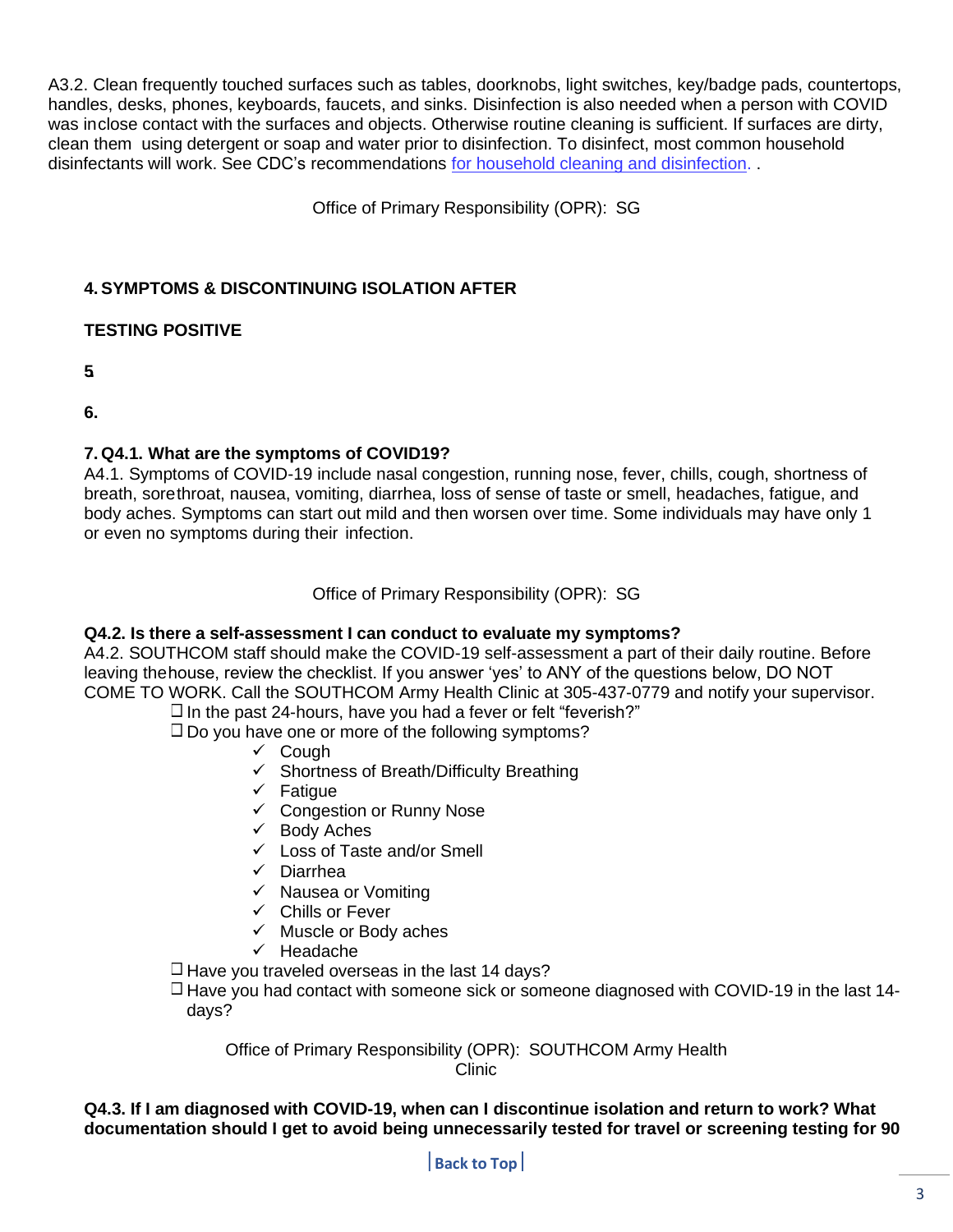## **days?**

A4.3. Follow the [Discontinuing Restriction of Movement & Returning to Work After Travel or Illness](https://www.southcom.mil/Portals/7/Documents/SOUTHCOM%20Return%20to%20Work%20Guidance_(updated%204%20Aug%202020).pdf?ver=y3oq1jQt6xSZ7-yR3ukFIw%3d%3d) and [Return toWork flowchart.](https://www.southcom.mil/Portals/7/Documents/ReturnToWork_Flowcharts_SOUTHCOM.pdf?ver=M9fDpUMzKG7w0QHqYsF9TA%3d%3d) . Earlier CDC guidance utilized 2 negative tests to discontinue isolation. Repeat testing is NO longer recommended per [CDC](https://www.cdc.gov/coronavirus/2019-ncov/hcp/disposition-in-home-patients.html) policy. Individuals should **NOT** undergo a repeated COVID19 test within 90 days of the initial positive test unless directed by a medical provider. Individuals who recover form COVID-19 should seek a note from their primary care medical provider stating the date they tested positive, that they have recovered, and should not receive screening or travel testing for 90 days. Office of Primary Responsibility (OPR): SG

## <span id="page-3-0"></span>**8. FACE COVERINGS**

## **Q5.1. What kind of face covering should I wear?**

A5.1. Personnel may be required to wear face coverings based on vaccination status, travel requirements, or for other reasons. Please review the most updated CDC and DoD guidance for the wear of face masks. Fully vaccinatedindividuals (at least 2 weeks from their final dose) are not required to wear outdoors on the Garrison. Fully vaccinated individuals are required to wear masks inside all federal buildings during times on significant or high local community transmission, and always in certain settings (that is at the clinic or child development center). All staff will comply with federal mandates for mask usage while traveling on airplanes/other types of commercial transportation and at transportation hubs. Staff who are not fully vaccinated must wear masks at the USAG-Miami while indoors at all times and when outdoors if within six feet of others. Face shields, bandanas, masks with valves, and novelty/nonprotective masks are not a substitute for face masks, and therefore are prohibited. Face shields may be worn in addition to masks. Cloth masks should be made of two or more layers of tightly woven material. Surgical masks andN95 masks may be worn in place of cloth masks. For the sake of clarity and consistency for USSOUTHCOM personnel, it is preferred that masks should be of neutral solid colors, but other colors and patterns are permitted ifthey are workplace appropriate and, for military members, IAW service specific guidance. However, masks with logos, words, or symbols are not authorized.

Masks must cover the nose and mouth, fit properly (snugly around the nose and chin with no large gaps aroundthe sides of the face), and align with current guidance from the [CDC](https://www.cdc.gov/coronavirus/2019-ncov/prevent-getting-sick/diy-cloth-face-coverings.html) and [OSHA.](https://www.osha.gov/coronavirus/safework#what-workers-need-to-know)

Office of Primary Responsibility (OPR): SG

## **Q5.2. Are there any known negative effects for wearing a mask for 8+ hours a day?**

A5.2. *No.* Wearing a cloth face covering may feel strange or uncomfortable, especially at first. However, wearing a face covering does not cause carbon dioxide buildup or reduced oxygen levels for the wearer. Though you may haveseen false news on social media platforms, science does NOT support that there are long-term health consequences from wearing masks. Masks should be laundered regularly per CDC guidance.

Office of Primary Responsibility (OPR): SG

#### **Q5.3. Must I wear a facemask at the gym?**

A5.3. It depends. For the Outdoor Gym - vaccinated and unvaccinated personnel are NOT REQUIRED to wear a facemask when using the outdoor gym facilities. Unvaccinated personnel using the outdoor gym facilities are required to maintain 6ft distancing from other personnel. For the Indoor Gym – vaccinated and unvaccinated personnel are REQUIRED to wear a facemask when using the indoor gym facilities IAW Deputy Secretary of Defense Memo, Subject: Updated Mask Guidance for all DoD Installations and Other Facilities, dated 28 Jul 2021. When Miami-Dade County is no longer a "substantial or high communication transmission" area (as defined/reported by the CDC), vaccinated personnel will NOT be required to wear a facemask when using the indoor gym facilities.

Office of Primary Responsibility (OPR) Garrison Management

## **Q5.4. Do I still practice social distancing requirements even when wearing a mask?**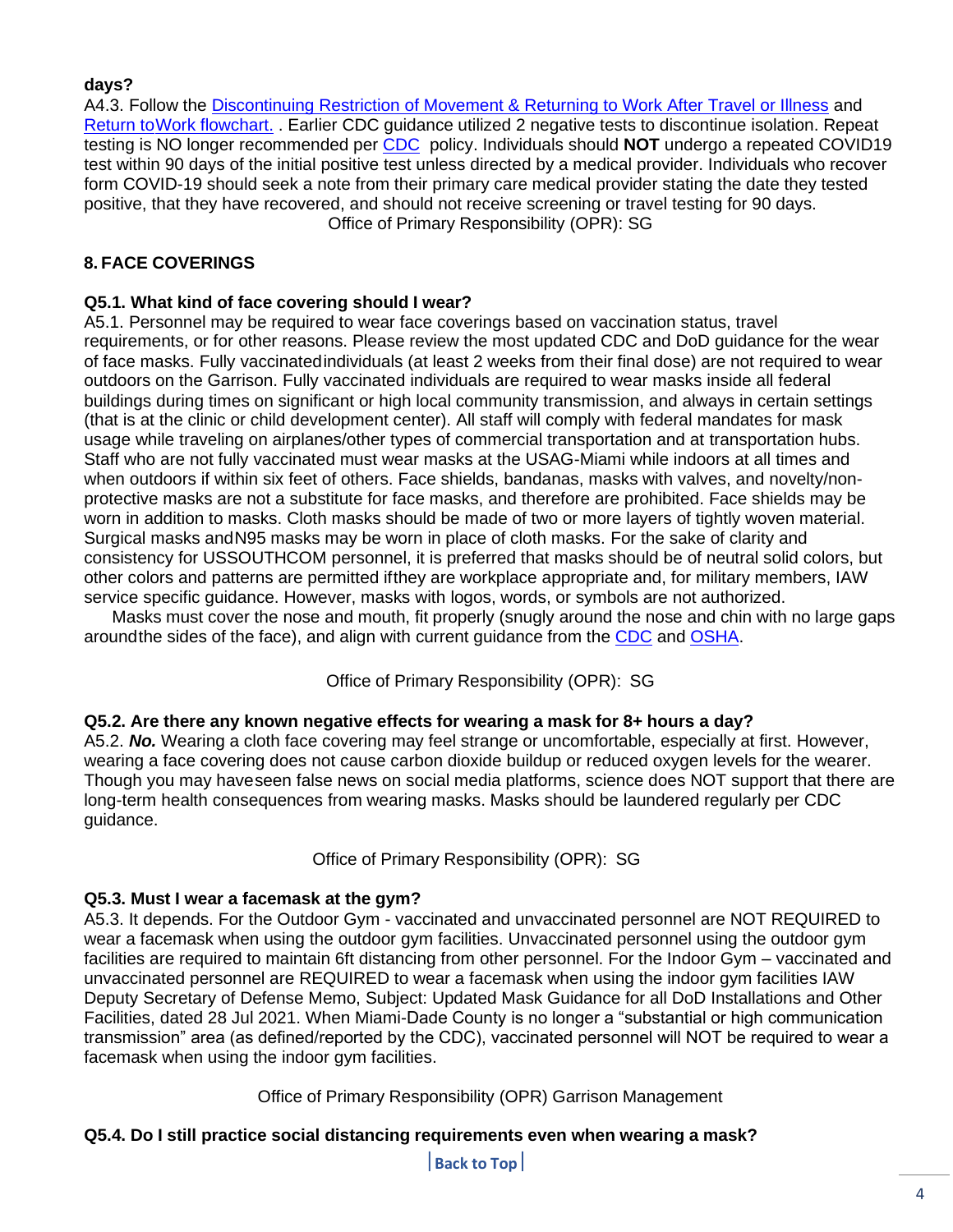A5.4. *Yes*, there are multiple methods of protection that should be used simultaneously (e.g. hand washing, avoidingclose contact, covering coughs/sneezes, cleaning and disinfecting, monitoring personal health). Cloth face masks are meant to prevent someone from transmitting the disease to others (i.e. "source control"); latest research also showsthat they provide some protection to the individual wearing the mask.

Office of Primary Responsibility (OPR): SG

## <span id="page-4-0"></span>**6.TESTING**

#### **Q6.1. When should I get tested?**

A6.1. A: COVID-19 PCR and antigen testing ("swab tests") check for the presence of the COVID-19 virus in your body at the time of the test. If you have COVID-19 symptoms and risk for exposure, you should get tested. For symptoms, please see section [4.2 of FAQs.](#page-2-0) If you are identified as a close contact of someone with COVID, regardless of your vaccination status, you should be tested 3-5 days after your last exposure. If you develop  $\vert$  Back to Top  $\vert$  7 symptoms before 3-5 days, get a test immediately and isolate until test results are complete.

Remember to inform your supervisor if you are sick and/or if you have been tested. You should not return towork while your results are pending. If you are sick or exposed to COVID-19, you can return once cleared by a medical provider.

> Office of Primary Responsibility (OPR): SOUTHCOM Army Health Clinic

#### **Q.6.2. Where can I get tested if I am sick or exposed to COVID-19?**

A6.2. For the best care, you should seek care with your primary care manager. If enrolled at the SOUTHCOM ArmyHealth Clinic, call 305-437-1753 (or 305-437-3742, Nurse Advisory Line) or report to the COVID trailer during duty hours. If screening determines you need to be tested, they will swab you at the COVID trailer (available weekdays during 0730-1200 and 1300-1430hrs) while you remain in your car.

For work-related exposures (that is you were exposed to someone at the HQ who tested positive), theSOUTHCOM Army Health Clinic can evaluate all staff (to include civilians and contractors).

Additionally, there are many *local test centers* offering free testing: [https://www.miamidade.gov/global/initiatives/coronavirus/testing](https://www.miamidade.gov/global/initiatives/coronavirus/testing-locations.page)[locations.page](https://www.miamidade.gov/global/initiatives/coronavirus/testing-locations.page) [https://www.broward.org/CoronaVirus/Pages/Collection-](https://www.broward.org/CoronaVirus/Pages/Collection-Sites.aspx)[Sites.aspx.](https://www.broward.org/CoronaVirus/Pages/Collection-Sites.aspx)

> Office of Primary Responsibility (OPR): SOUTHCOM Army Health Clinic

#### **Q6.3. How can I get a screening test for COVID-19 if required for travel?**

A6.3. **For official travel:** Supervisors should submit a memo detailing the date of travel, location of travel, and the type of test required for entry to the country. Submit the memo as soon as the need for a COVID-19 test is identifiedto: [usarmy.gordon.medcom-eamc.mbx.southcom-lab-covid-19@mail.mil.](mailto:usarmy.gordon.medcom-eamc.mbx.southcom-lab-covid-19@mail.mil) Once the memo is received by the laboratory a calendar invite will be sent out with the date and time of testing along with additional screening documentation to bring along to lab for testing. See [Testing Prior to Official](https://www.southcom.mil/Portals/7/Documents/USSOUTHCOM%20Fact%20Sheet%20-%20COVID%20Testing%20for%20OCONUS%20Official%20Travel%2028%20JAN.pdf?ver=ivy0YTdz-2cibJHzwMmiAA%3d%3d)  [Overseas Travel Fact Sheet](https://www.southcom.mil/Portals/7/Documents/USSOUTHCOM%20Fact%20Sheet%20-%20COVID%20Testing%20for%20OCONUS%20Official%20Travel%2028%20JAN.pdf?ver=ivy0YTdz-2cibJHzwMmiAA%3d%3d) for more information. For any questions, please contact the Lab at 305-437- 1163/1164.

**For unofficial travel:** Clinic beneficiaries can contact their primary care manager to request testing. Non- beneficiaries seeking screening for unofficial travel should contact their primary care manager or a local communitytest site.

> Office of Primary Responsibility (OPR): SOUTHCOM Army Health **Clinic**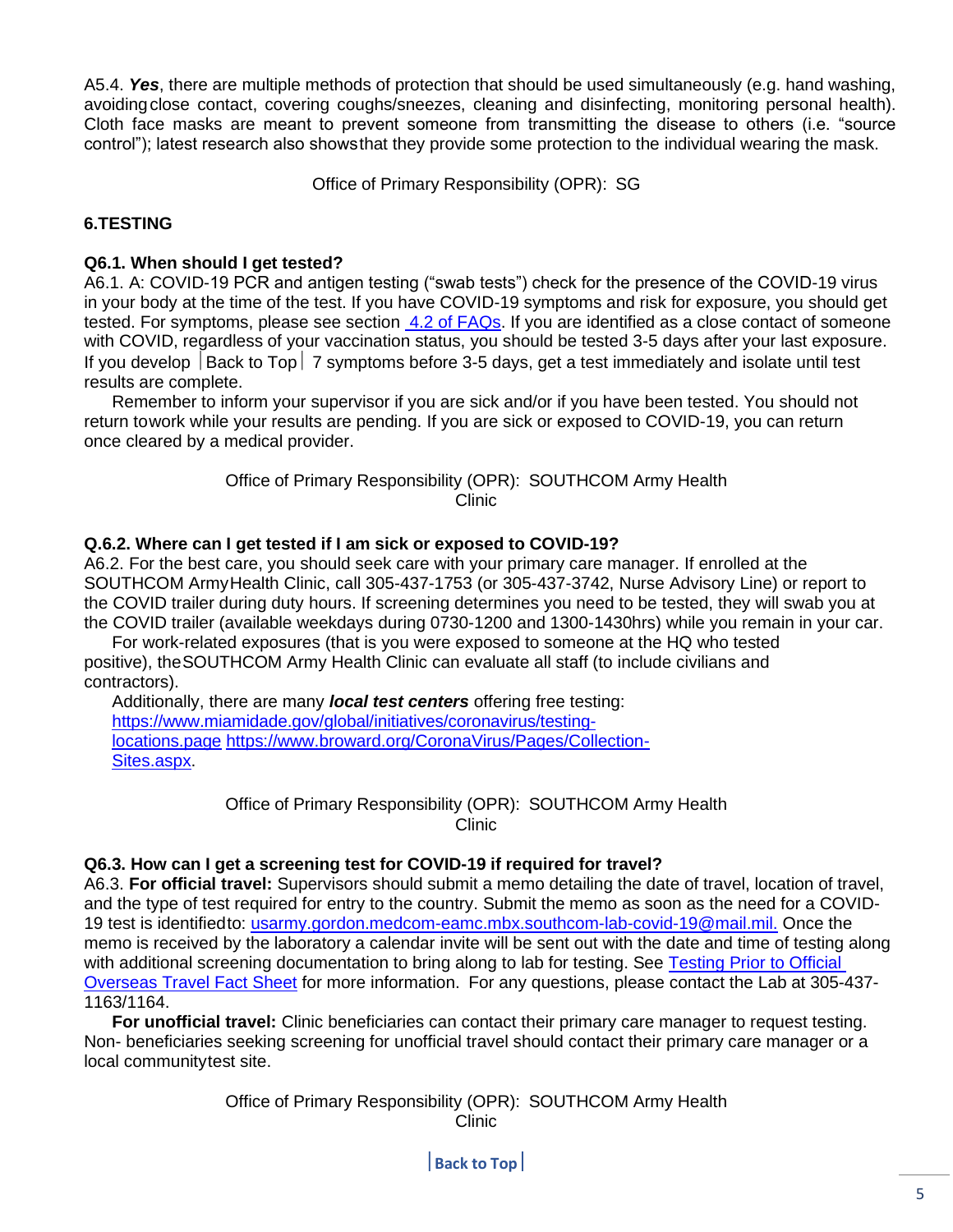## **Q6.4. Is antibody testing available at the clinic?**

A6.4. *Yes.* Antibody testing looks for past infection. Per CDC guidance, antibody testing should not be used to diagnose a current COVID infection. To determine if you are currently infected, you need a test to see if the virus isin your system (i.e. swab for PCR test). If you are enrolled at the SOUTHCOM Army Health Clinic, your primary caremanager can order antibody testing if medically indicated. Based upon DOD and CDC guidance, antibody testing is NOT part of our current "Return to Workplace" guidelines nor our surveillance program.

#### Office of Primary Responsibility (OPR): SOUTHCOM Army Health Clinic

#### **Q6.5. What's the rate of "false positives" in COVID tests?**

A6.5. The COVID-19 PCR test (the "swab test") tests for the virus in the body at the time of testing. The rate of falsepositives is very low. If a person has symptoms consistent with COVID-19 and a positive COVID-19 PCR test, we canbe confident that the person has COVID-19. Some infected people will NOT show any symptoms – these asymptomatic individuals may be misinterpreted as a "false positive," but they are actually "true positives." Although these asymptomatic individuals feel normal, they can still spread the virus to others. Additionally, you mayhave a positive test on one date and then a negative test a day or a week later – this is normal, because as a person recovers from COVID-19 they no longer shed the virus. For optimal force health protection, we will treat positive COVID-19 PCR tests as "true positives," and follow the USSOUTHCOM return to work guidance for all cases.

> Office of Primary Responsibility (OPR): SOUTHCOM Army Health Clinic

#### **Q6.6. How many times can a person be tested?**

A6.6. Thisdepends on the situation. If a person has COVID-19 symptoms but tests negative and their symptoms persist, they should follow-up with their primary care provider to see if repeat testing is indicated. If a person then recovers but gets sick again weeks or months later, testing could be considered at that future time. Recovers but gets sick againweeks or months later, testing could be considered at that future time.

> Office of Primary Responsibility (OPR): SOUTHCOM Army Health Clinic

#### **Q6.7. Who can be tested for COVID-19 at the SOUTHCOM Army Health Clinic?**

A6.7. If you are *enrolled* in the SOUTHCOM Army Health Clinic, you can be screened at the COVID trailer. *If testing is recommended, the clinic can perform rapid testing and/or PCR Testing.* The type of test that is performed will depend upon your clinical situation. The SOUTHCOM Army Health Clinic can evaluate nonenrolled staff, including civilians and contractors, for work-related exposures (that is if you're exposed to someone who tested positive hereat the HQ) and for official travel. Be advised the clinic does not treat nor test children under 18 years old.

> Office of Primary Responsibility (OPR): SOUTHCOM Army Health Clinic

#### **Q6.8. Can I return to work while awaiting my test results?**

A6.8. *It depends.* If you are fully vaccinated and asymptomatic, you can return to work while waiting for your test results. If you are unvaccinated or tested due to symptoms or exposure concern, you cannot return until your results are back AND you are cleared by the clinic. If you are randomly tested as part of our surveillance program OR for pre-operative clearance, then you can return while awaiting results.

> Office of Primary Responsibility (OPR): SOUTHCOM Army Health Clinic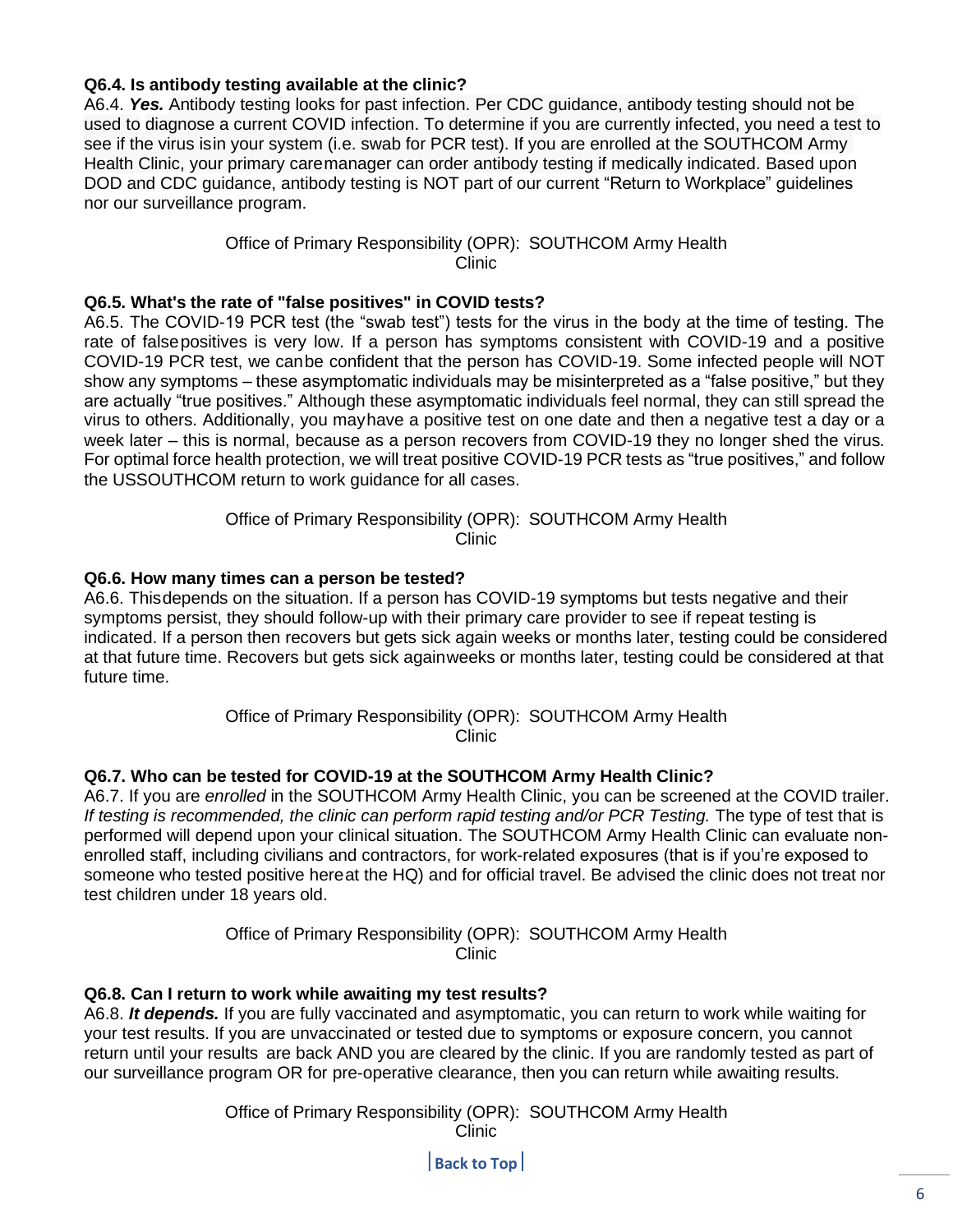## **Q6.9. What does a positive antibody test mean? Does it means you are immune?**

A6.9. *The CDC does not have enough information* yet to say how protected someone might be from being infectedagain if they have antibodies. In general, a positive antibody test is presumed to mean a person has been infected with SARS-COV-2, the virus that causes COVID-19, at some point in the past. It does NOT mean they are currently infected. Antibodies usually start developing within 1-3 weeks after infection.

In other words, the CDC is not clear that you are immune if you have a positive antibody test. Confirmed andsuspected cases of reinfection with the virus have been reported but remain rare. Until there is more data, everyone should continue to follow all FHP measures (masks, distancing, disinfecting, etc) despite a positive antibody test. Per CDC guidance, antibody tests should NOT be used to determine who can return to work or todetermine who should be grouped together at schools or dormitories (for example).

Office of Primary Responsibility (OPR): SG

## **Q6.10. If I test positive for COVID-19, should I be tested again to be cleared to return to work?**

A6.10. *No.* Per CDC guidance, testing should NOT be done at the end of your 10 day isolation. In fact, retesting is NOT recommended for the 90 days after a positive test unless clinically indicated (i.e. your doctor tests you again later because you get sick and his/her evaluation didn't find another cause for your symptoms). Please see **section 4.3. of [FAQs](#page-2-0)** for return-to-work procedures.

Office of Primary Responsibility (OPR): SG

## **Q6.11. Can someone test negative and later positive for COVID-19?**

A6.11. *Yes*. You may test negative if the sample was collected early in your infection and test positive later during this illness. You could also be exposed to COVID-19 after the test and get infected then. If you tested negative with symptoms and your symptoms continue, recommend retesting as your viral count may not have been high enough to be detected with the first test. Even if you test negative, you still should take steps to protect yourself, your familyand the SOUTHCOM Team.

Office of Primary Responsibility (OPR): SG

## <span id="page-6-0"></span>**9. CLOSE CONTACT**

## **Q7.1. What if I came into close contact with someone who has COVID-19?**

A7.1. If you believe you are a close contact of someone with COVID-19, please contact your primary care provider for assessment and testing. The CDC defines "close contact" within 6 feet of an infected person for a cumulative total of15 minutes or more over a 24-hour period starting from 2 days before illness onset (or, for asymptomatic patients, 2days prior to test specimen collection) until the time the patient is isolated. Regardless of your vaccination status, if you are a close contact, you should get tested for COVID-19 3-5 days after your last exposure. If symptoms occur before 3-5 days, you should get tested immediately and isolate until a negative test returns. If you are unvaccinated OR more than 6 months out of your second mRNA dose OR more than 2 months after your J&J dose and are not boosted, you must quarantine for 5 days followed by strict mask use for an additional 5 days. Quarantine starts the day after your last contact with the COVID positive individual. Regardless of your vaccination status, all close contacts must wear a well-fitted mask at all times when around others for 10 days after exposure.

Office of Primary Responsibility (OPR): Rapid Response Team

**Q7.2. Am I considered a close contact for tracing even if wearing a face covering around the infected individual?**A7.2. *Yes*. Although facemasks decrease transmission, the CDC still considers you a close contact as defined in the answer above. This is out of abundance of caution.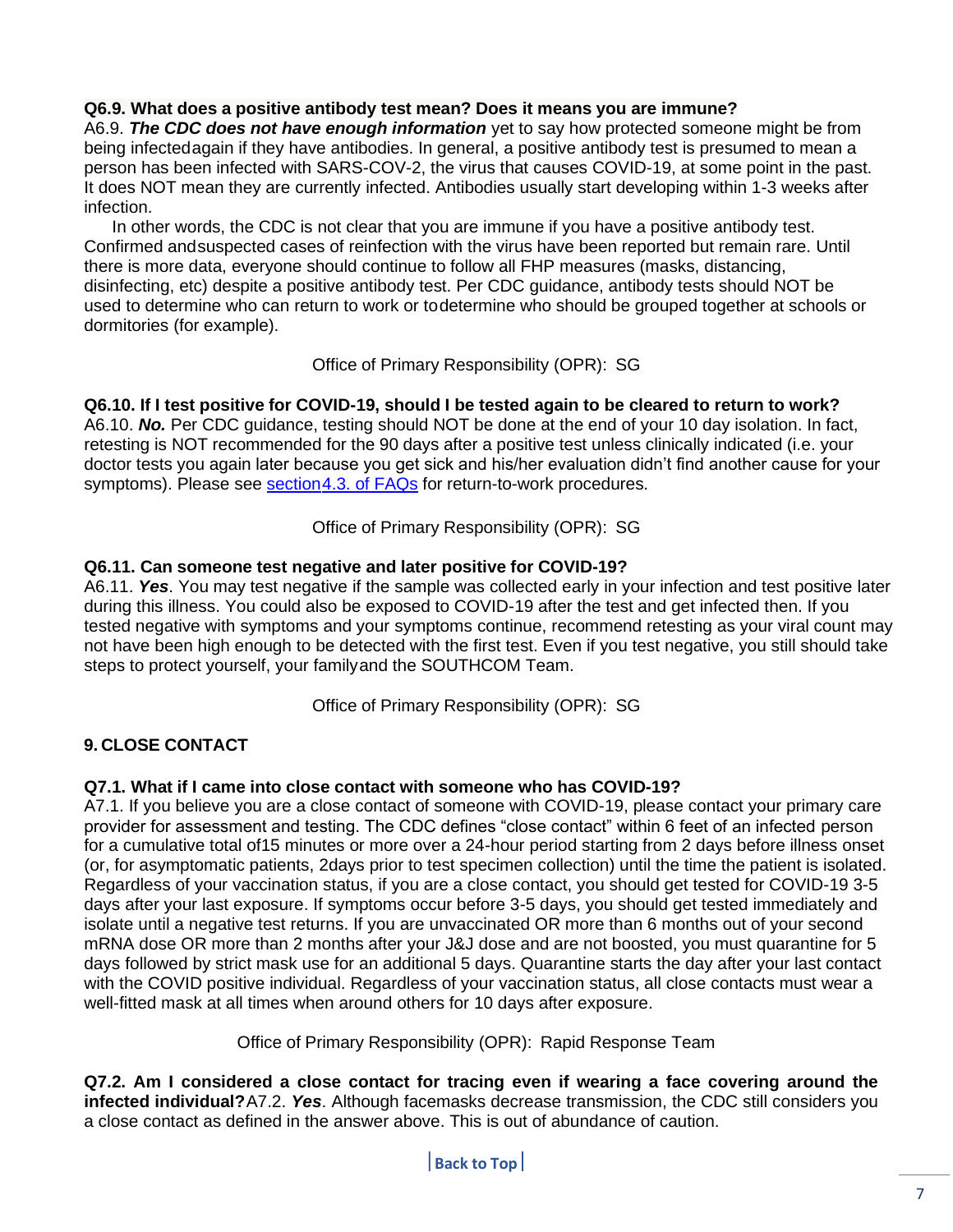## Office of Primary Responsibility (OPR): Rapid Response Team

**Q7.3. If someone is positive in the building and I had contact with them, will I be personally notified?**

A7.3. *Yes.* The Command has a robust Rapid Response team that ensures proper case investigation, contact tracing,and cleaning occurs with each positive care on the USAG-Miami. This team works closely with unit and HQ leadership to ensure that potential contacts are each interviewed/assessed. Click here [for more information](https://intranet.ent.southcom.mil/SitePages/Playbook.aspx) on theRapid Response process.

Office of Primary Responsibility (OPR): Rapid Response Team

## **Q7.4. If my spouse (roommate or child) tests positive, when does my quarantine begin?**

A7.4. Depending on your vaccination and booster status, quarantine begins when you have fully isolated from the positive patient. For example, if you are caring for your family member daily or unable to isolate from him/her, then your quarantine start date would start when he/she finishes their isolation period. The CDC has useful scenarios to help you calculate your quarantine. COVID-19: When [to Quarantine](https://www.cdc.gov/coronavirus/2019-ncov/if-you-are-sick/quarantine.html) | CDC

Office of Primary Responsibility (OPR): SG

## **Q7.5. What if I was around someone who was identified as a close contact?**

A7.5. If you have been around an **asymptomatic** coworker who was identified as a close contact to a person with COVID-19, you do NOT need to be tested for COVID-19. Continue to monitor yourself for any symptoms of COVID-19, wear your mask and practice good social distancing – per our standard HQ COVID mitigation rules.

Office of Primary Responsibility (OPR): Rapid Response Team

## <span id="page-7-0"></span>**10. CONTACT TRACING**

#### **Q.8.1. What is contact tracing?**

A8.1. Contact tracing prevents the spread of COVID-19 at SOUTHCOM. In general, contact tracing involves identifying people who have COVID-19 (cases) and their contacts (people who may have been exposed) and workingwith them to interrupt COVID-19 transmission. For COVID-19, this includes asking cases to isolate and contacts to quarantine at home voluntarily.

Contact tracing for COVID-19 typically involves

- Interviewing people with COVID-19 to identify everyone with whom they had close contact (6-feet or closerfor 15 minutes or more over a 24-hour period) during the time they may have been infectious,
- Notifying contacts of their potential exposure,
- Referring contacts for testing,
- Monitoring contacts for signs and symptoms of COVID-19, and
- Connecting contacts with services they might need during the self-quarantine period.
- Verifying by badging tracing the last day at work and if unimmunized, confirmation of mask wearing byvideo.

Office of Primary Responsibility (OPR): Rapid Response Team

## <span id="page-7-1"></span>**11. TELEWORK & RETURN OF WORKFORCE TO HEADQUARTERS**

## **Q9.1. What is SOUTHCOM's policy regarding return of the workforce to the headquarters?**

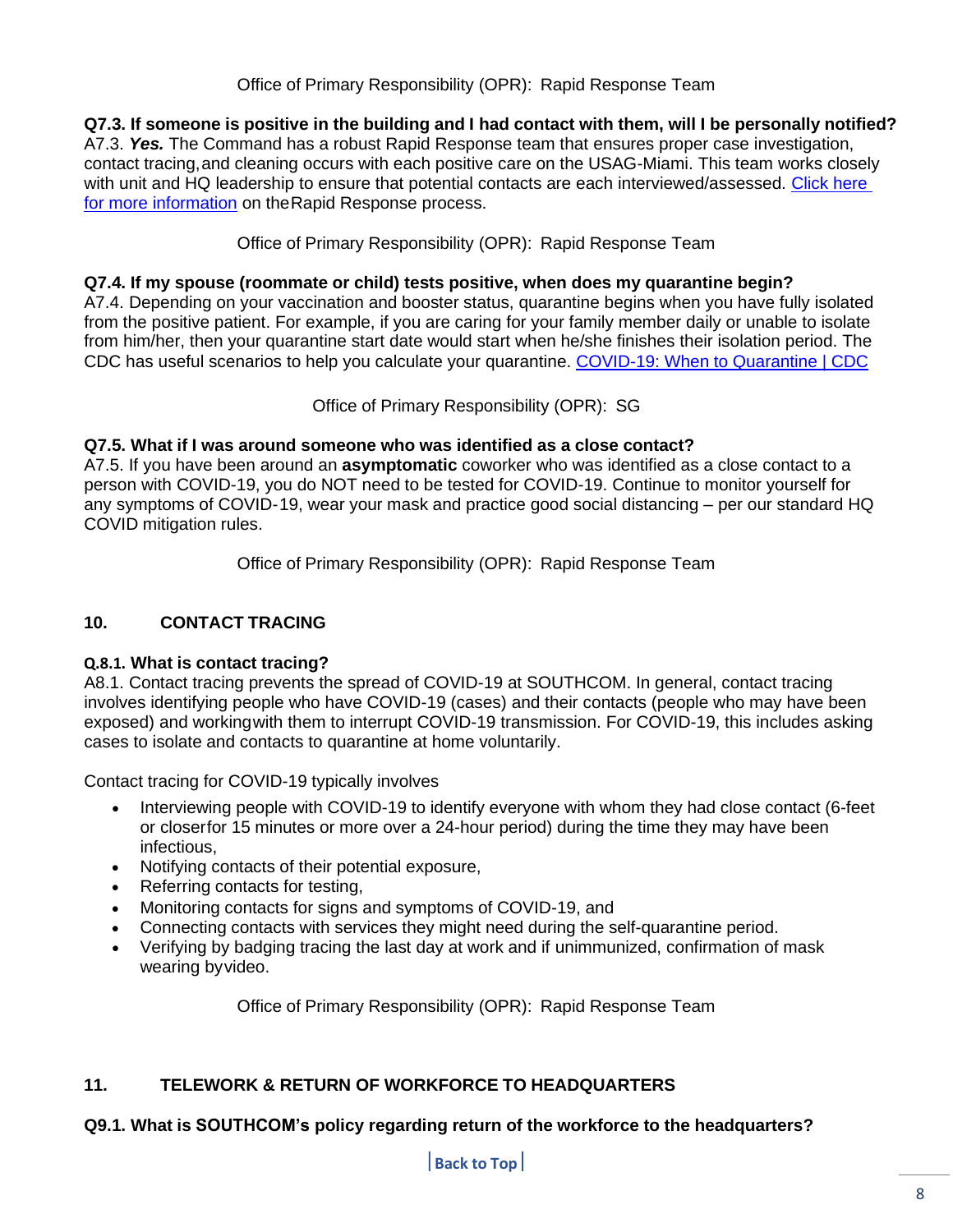A9.1. There is no push to return to 100% staffing. The return of the workforce is conditions based. Directors shall return staff to the HQ based upon local conditions, using science and sound judgement. We have shown that we can successfully telework. We have also identified that many important missions require access to secure systemswithin the HQ. Force Health Protection remains our priority. We have shown that we can safely return without internal COVID transmission. With our vaccination rates which are higher than the community, working at SOUTHCOM is safer than many non-work activities.

Office of Primary Responsibility (OPR): J1

#### **Q9.2. Is telework authorized?**

A9.2. Telework continues to be authorized. Individuals should work with their chain of command. Directors andstaff should feel comfortable leveraging telework to mitigate the impacts when COVID rates rise in the local community. Specific instructions regarding high-risk employees and those with dependent care concerns can befound in the [Workplace](https://www.southcom.mil/Portals/7/Documents/Workplace%20Protocols%204%20Nov.pdf) Protocols.

Office of Primary Responsibility (OPR): J1

## <span id="page-8-0"></span>**12.HIGH-RISK MEDICAL CONDITIONS**

Q10.1. Where can I find the list of medical conditions at increased risk for severe illness from COVID-**19?**

A10.1. Visit [the Center](https://www.cdc.gov/coronavirus/2019-ncov/need-extra-precautions/index.html) for Disease Control (CDC) for the latest updates on high-risk medical conditions.

Office of Primary Responsibility (OPR): SG

## **Q10.2. What is the SOUTHCOM policy for those at high-risk, for those that live with someone who is high-risk, orthose who have dependent care concerns?**

A10.2. Specifics can be found on page 3 of the [Workplace](https://www.southcom.mil/Portals/7/Documents/Workplace%20Protocols%204%20Nov.pdf) Protocols

Office of Primary Responsibility (OPR): DCOS

## <span id="page-8-1"></span>**13.LEAVE/TRAVEL**

#### **Q11.1. What is the personal leave policy for DoD Service members assigned or attached to US SOUTHCOM?**

A11.1. SOUTHCOM follows service specific guidance for leave [Quick List for travel approval authority.](https://intranet.ent.southcom.mil/_layouts/15/WopiFrame.aspx?sourcedoc=%7b02C8F825-FD7D-4ABA-B703-A7B5ACF1FF1A%7d&file=Quick%20List%20of%20Travel%20Authority%20Apr%2014.pdf&action=default) In addition tothat guidance, the [SOUTHCOM Military Personnel Leave and Absence Program](https://intranet.ent.southcom.mil/gal/Telework%20Portal/Shared%20Documents/Military%20Leave%20and%20Absence%20Policy%20dated%2029%20April%202019.pdf) and the [Travel Restrictions Policy](https://www.southcom.mil/Portals/7/Documents/SC_COVID_Travel_Guidance.pdf) states authorized leave outside the local area will be approved at a level no lower than the element/unit commander or equivalent.

It must include a USSOUTHCOM Pre- and Post-Travel Risk Assessment Forms found here:

Pre-Travel Risk [Assessment](https://www.southcom.mil/Portals/7/Documents/USSOUTHCOM%20HQ%20PostTravel%20Risk%20Assessment%20Fillable%20NOV.pdf?ver=PxARclMDauLvrrWfYN1Wrg%3d%3d) Form Post-Travel Risk Assessment Form

Members should not travel if they have had close contact with someone who has tested positive for COVID-19within the past 14 days.

Office of Primary Responsibility (OPR): J1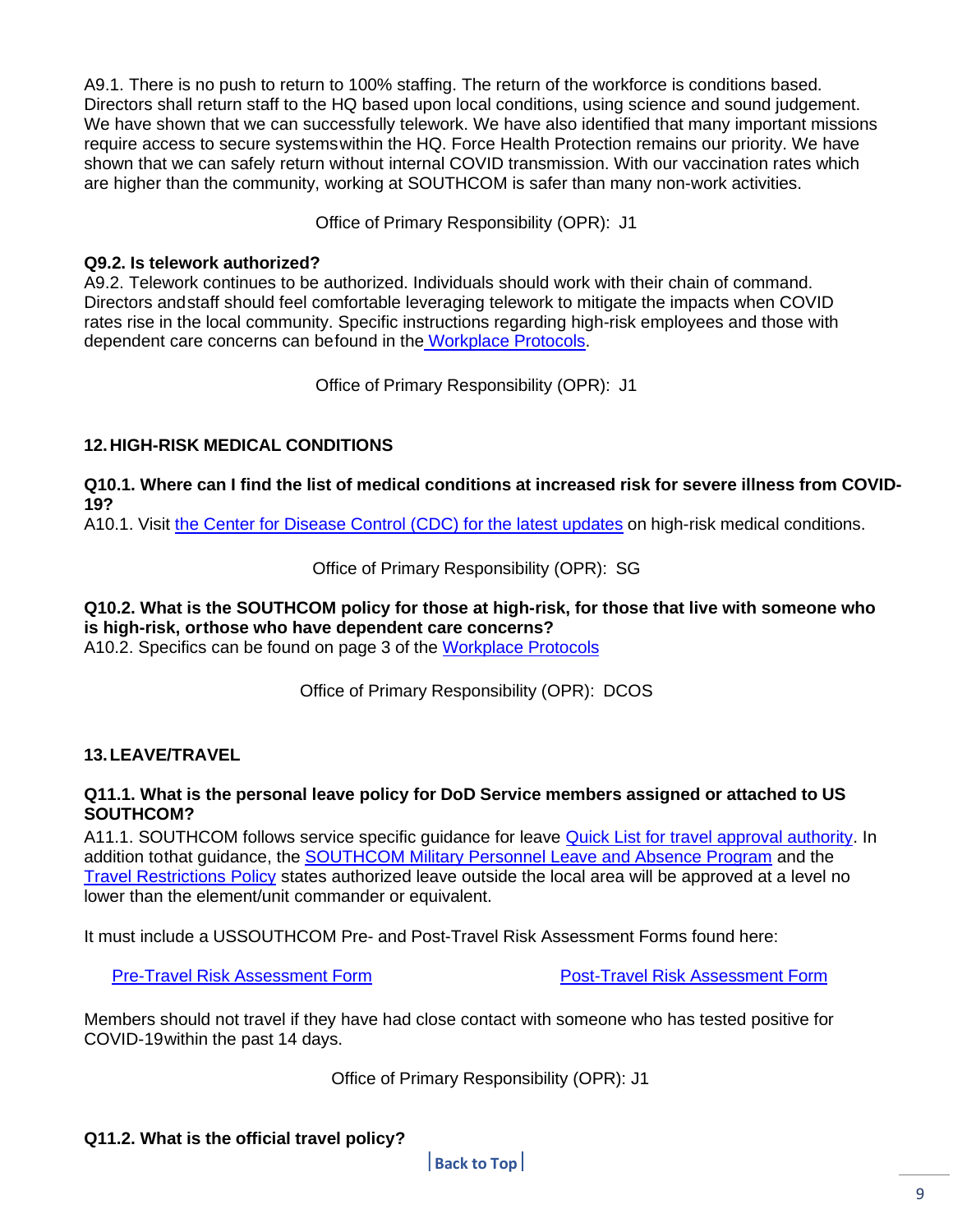A11.2. Official travel, TDY and PCS still require conditions-based examination of both locations. The SOUTHCOM Chief of Staff is the approval authority for official OCONUS travel Headquarters Exception to Policy requests. CONUSofficial travel can be approved at the O6 level.

Office of Primary Responsibility (OPR): J1

#### **Q11.3. Are Restriction of Movement (ROM, e.g. quarantine) and testing required upon return from travel?**

A11.3. *It depends.* Per DOD & SOUTHCOM policy, pre-travel & post travel risk assessments are required for ALL official travel and required for unofficial travel for military members. Civilians and contractors are encouraged to usethe forms as well for leave.

## **Foreign Country to U.S. travel**: [International Travel | CDC](https://www.cdc.gov/coronavirus/2019-ncov/travelers/international-travel-during-covid19.html)

- Test in accordance to the country to which you are traveling
- Test again 3-5 days after you return from your trip, regardless of vaccination status.
- Regardless of vaccination status, test 1 day prior to return to U.S.

**Travel within U.S. testing:** [Domestic Travel During COVID-19 | CDC](https://www.cdc.gov/coronavirus/2019-ncov/travelers/travel-during-covid19.html)

- Fully vaccinated travelers are exempt from required testing.
- Travelers not fully vaccinated are to test 1-3 days prior to travel and 3-5 days afterwards.
- ROM at director's discretion for moderate-high risk travel for those who are not fully vaccinated.
- Those who are fully vaccinated are exempt from ROM.

## Office of Primary Responsibility (OPR): SG

## <span id="page-9-0"></span>**14. EXCEPTION TO POLICY TO RETURN TO WORK FOR MISSION ESSENTIAL DUTIES**

#### **Q12.1. Can personnel that traveled overseas or were in close contact with a COVID-19 positive individual return to work before the mandatory restriction of movement (ROM)?**

A12.1. **Maybe.** Member must pose low risk of exposure to others and tested negative for the presence of SARS-CoV-2 as documented on the [Exception to Return Post Overseas Travel](https://www.southcom.mil/Portals/7/Documents/USSOUTHCOM%20MEMORANDUM%20Exception%20to%20Return%20Post%20Exposure.pdf) form*.* Those who desire an early return from travel related ROM or who desire an early return to work from quarantine for COVID-19 exposure may request an ETP to return to work earlier. Any exceptions to policy must be approved by SOUTHCOM Chief of Staff.

Office of Primary Responsibility (OPR): CoS

## <span id="page-9-1"></span>**15. KEY LEADER ENGAGEMENTS (KLE) AND VISITORS**

## **Q13.1. What is the process for General/Flag Officers requesting KLE visits in the SOUTHCOM AOR?**

A13.1. For approval, personnel must submit a **Travel Exception to Policy Request Form** detailing the COVID mitigation plans and country requirements per [SOUTHCOM guidance.](https://www.southcom.mil/Portals/7/Documents/Exception%20to%20Policy%20request%20for%20travel%20guidelines%20to%20or%20from%20Partner%20Nations%20during%20COVID-19%20Pandemic%20for%20Key%20Leader%20Engagements.pdf?ver=HxoHIxbDVTaMFYB1PSSsWg%3d%3d) An example form is found [here.](https://www.southcom.mil/Portals/7/Documents/SOUTHCOM%20KLE%20ETP%20Example%20as%20of%2023%20Nov.pdf?ver=_dmNd7ptDZBkTkCIqSmfqw%3d%3d) The numberof travelers should be minimized to mission essential. Strict compliance with FHP measures is expected – includingavoiding meals in restaurants and group meals.

Office of Primary Responsibility (OPR): J5

## **Q13.2. What is the process for requesting KLEs at the SOUTHCOM HQ?**

A13.2. Requests for Key Leader Visits to USSOUTHCOM Headquarters are submitted by the USSOUTHCOM organization sponsoring the visit (SCO, Directorate Lead, etc.) through the USSOUTHCOM tasker system andapproved by the COS in accordance with the Visitor [Policy and](https://www.southcom.mil/Portals/7/Documents/SC%20Visitor%20Policy_COS%20Signed%2010_26_2020.pdf?ver=SXOxJyqDf8nccrV04jhEgA%3d%3d) [Procedures.](https://www.southcom.mil/Portals/7/Documents/SC%20Visitor%20Policy_COS%20Signed%2010_26_2020.pdf?ver=SXOxJyqDf8nccrV04jhEgA%3d%3d)

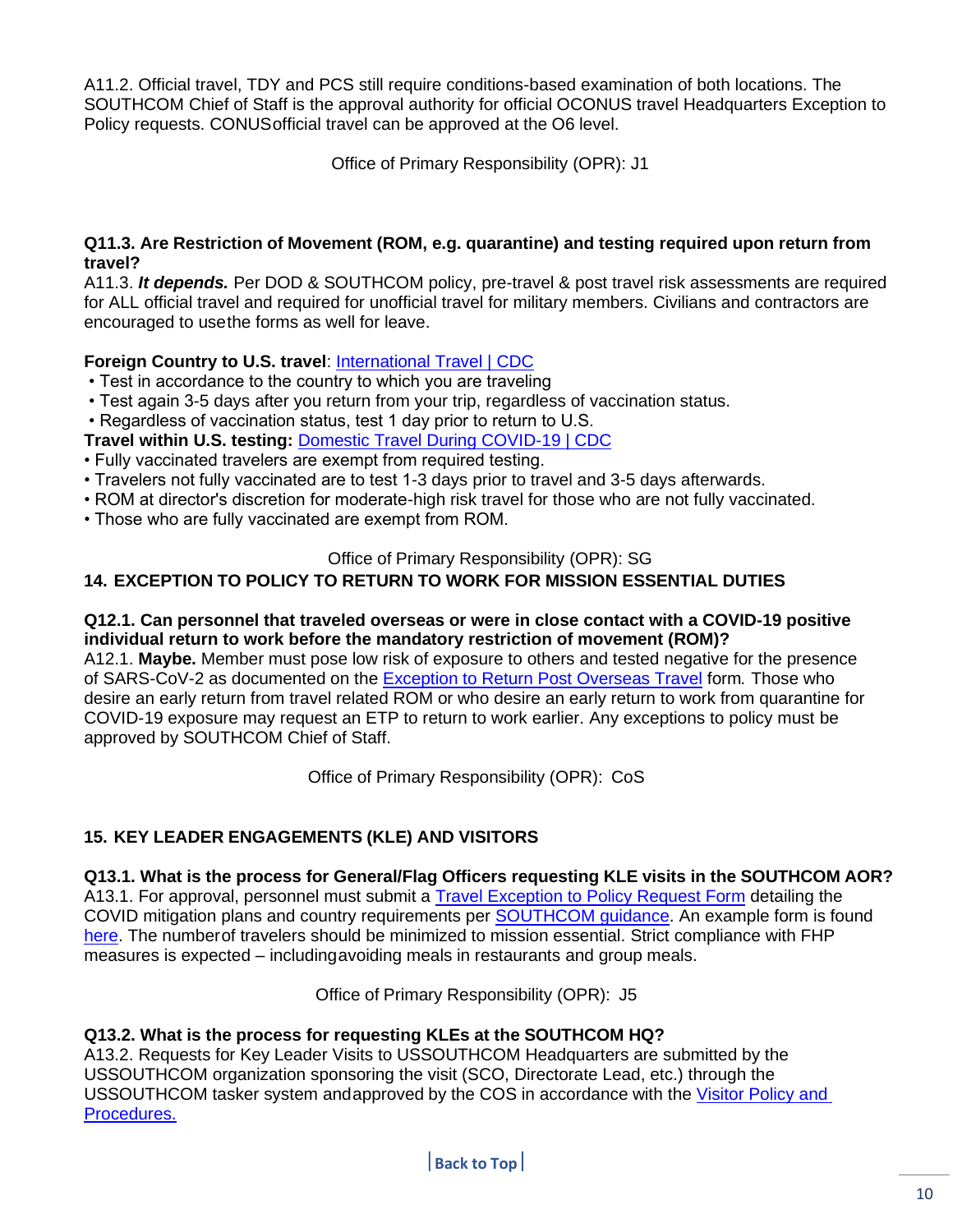#### **Q13.3. What is the process for hosting any visitors to the SOUTHCOM HQ or Conference Center of the Americas?**

A13.3. Requests for visitors are coordinated through the COS office in accordance with [Visitor](https://www.southcom.mil/Portals/7/Documents/SC%20Visitor%20Policy_COS%20Signed%2010_26_2020.pdf?ver=SXOxJyqDf8nccrV04jhEgA%3d%3d) Policy and [Procedures.](https://www.southcom.mil/Portals/7/Documents/SC%20Visitor%20Policy_COS%20Signed%2010_26_2020.pdf?ver=SXOxJyqDf8nccrV04jhEgA%3d%3d)

Office of Primary Responsibility (OPR): JEVB

## <span id="page-10-0"></span>**16.RESERVIST**

## **Q14.1. How do I drill at USSOUTHCOM?**

A14.1. Reservists will review USSOUTHCOM [Workplace](https://www.southcom.mil/Portals/7/Documents/Workplace%20Protocols%204%20Nov.pdf?ver=JYa4jkEv_pYOIi3be5kHTA%3d%3d) Protocols prior to their arrival.

Reservists traveling from out-of-state to USSOUTHCOM for duty must complete the Pre-Travel Risk Assessment formupon arrival and will test prior to entry to the Headquarters. Viral testing can be conducted at their home location prior to travel or at the USAG-Miami clinic upon arrival. Testing will be accomplished no earlier than 3 days prior to their visit.

Fully vaccinated Reservists (i.e.at least 2 weeks after completing their COVID-19 vaccination series) coming from any U.S. location are exempt from this testing requirement.

Reservists arriving from foreign countries, regardless of vaccination status, will have a negative COVID-19 test noearlier than 3 days prior to their HQ visit. These Reservists must comply with U.S. entry testing requirements to board their flight to the US. Foreign travelers in the US for an extended period will test 3-5 days after arrival inaccordance with CDC guidance.

Office of Primary Responsibility (OPR): M&RA

#### **Q14.2 Frequently Asked Questions to Reserve Program Managers.**

A14.2. For service specific guidance click on the hyperlinks below:

- Army Desk [FAQs](https://www.southcom.mil/Portals/7/Documents/Army-Frequently%20Asked%20Questions.pdf?ver=k58djmz50i-pf2bGh7GO0g%3d%3d×tamp=1604700804989)
- Air [Force](https://www.southcom.mil/Portals/7/Documents/USSOUTHCOM%20FAQs_AFR%20as%20of%2013%20NOV%2020.pdf) Desk FAQs
- Navy Desk [FAQs](https://www.southcom.mil/Portals/7/Documents/Navy-%20Frequently%20Asked%20Questions.pdf?ver=2N4Hak5AYorovgKlqn-uTA%3d%3d×tamp=1604700859717)
- [Marine](https://www.southcom.mil/Portals/7/Documents/Marine-Frequently%20Asked%20Questions.pdf?ver=pHScqSqEqWnN94oNLm2F_g%3d%3d×tamp=1604700903338) Desk FAQs
- Coast [Guard](https://www.uscg.mil/Coronavirus/FAQ/) Desk FAQs

Office of Primary Responsibility (OPR): J1

#### **Q14.3. What if I'm performing my drill on the weekend and cannot be screened?**

A14.3. Supervisors will coordinate with the HQ CMDT office 305-437-3818/3837 to obtain a thermometer prior todrill weekend. The designated person will ensure all reservists' temperatures are checked while drilling at USSOUTHCOM.

Office of Primary Responsibility (OPR): M&RA

#### **Q14.4. What if a reservist develops symptoms while drilling?**

A14.4. If a reservist is symptomatic, the individual immediately must go to the nearest "Urgent Care" to be screened. Supervisors will notify their command on the reservist receiving medical assistance and contact [the Reserve ProgramManager](https://intranet.ent.southcom.mil/_layouts/15/WopiFrame2.aspx?sourcedoc=%7B676B9D85-D3EA-4A79-B493-98340B482B21%7D&file=List%20of%20URCs%20USSOUTHCOM%20(3%20NOV%2020).pdf&action=default) (RPM) for further guidance.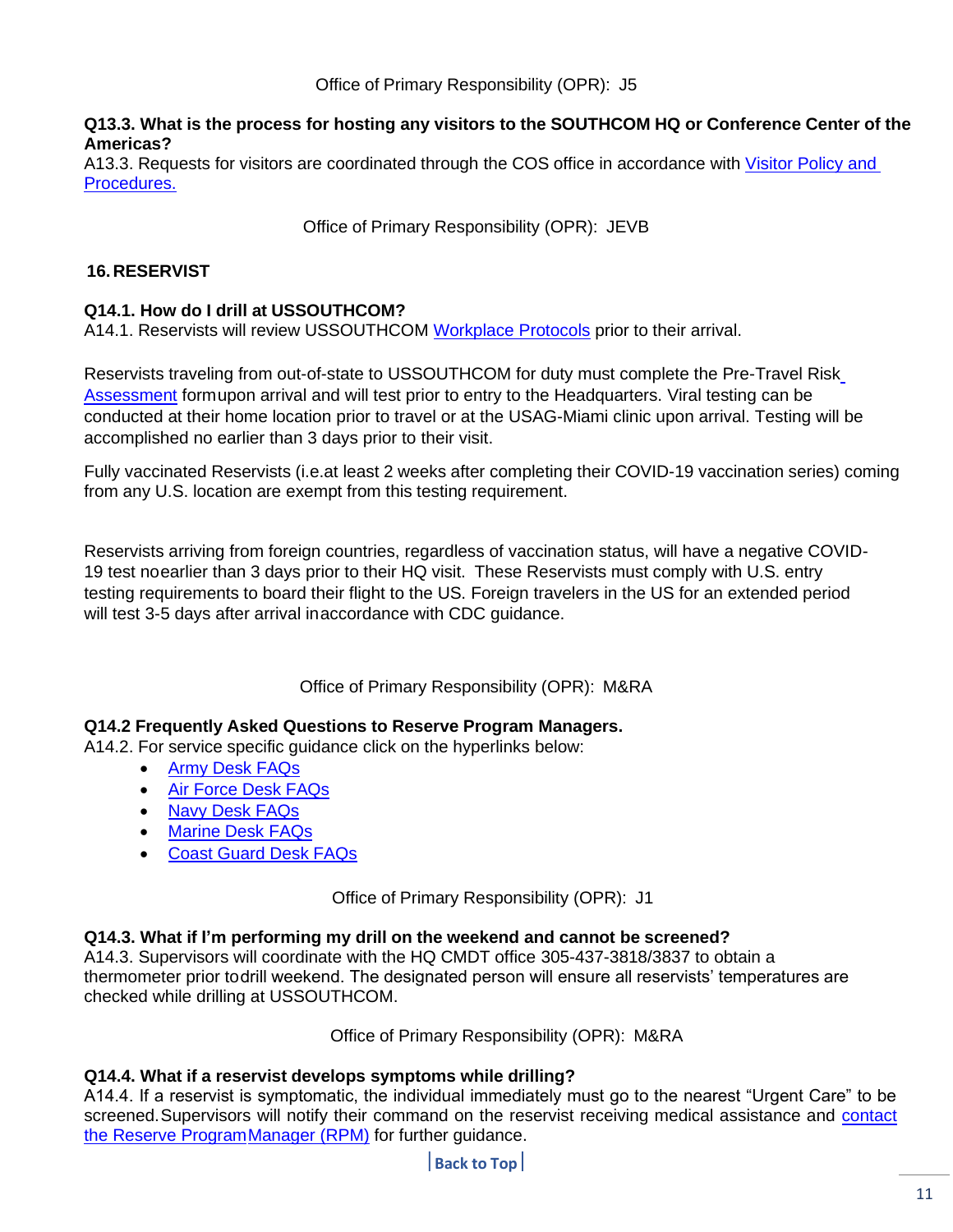## <span id="page-11-0"></span>**17.ADDITIONAL REFERENCES FOR SUPERVISORS**

#### **Q15.1. What do I do if a staff member notifies me that he/she has tested positive for COVID-19 at a local testingsite?**

A15.1. You need to notify the JOC ASAP using the template found on the Rapid [Response](https://intranet.ent.southcom.mil/SitePages/Playbook.aspx) Playbook site. Follow the directions in the Playbook to alert the Rapid Response team with your section's seating chart and potential closecontacts. You will work with the HQ Commandant's office to cordon off the workspace and get it disinfected as needed.

Office of Primary Responsibility (OPR): SG

#### <span id="page-11-1"></span>**18.VACCINES**

#### **Q16.1. Are the vaccines mandatory or voluntary?**

A16.1*.* COVID-19 vaccines are mandatory for all service members and civilian employees per the [Presidential Executive Order](https://www.federalregister.gov/documents/2021/09/14/2021-19927/requiring-coronavirus-disease-2019-vaccination-for-federal-employees) and [DoD guidance.](https://www.defense.gov/News/Releases/Release/Article/2829312/force-health-protection-guidance-supplement-23-revision-2-department-of-defense/) DoD contractor personnel and official visitors must attest to being fully vaccinated and, if not fully vaccinated, present the results of a negative COVID-19 test as a condition of physical access to DoD buildings and DoD-leased spaces in non-DoD buildings in which official DoD business takes place. Individuals must be vaccinated with vaccines that are either fully licensed or authorized for emergency use by the Food and Drug Administration (FDA) or the World Health Organization. Individuals are considered fully vaccinated 2 weeks after completing the second dose of a two-dose COVID-19 vaccine or 2 weeks after receiving a single dose of a one-dose COVID-19 vaccine. Those with previous COVID-19 infection(s) or antibody test results are not considered fully vaccinated on that basis.

Office of Primary Responsibility (OPR): SG

#### **Q.16.2. What are the vaccination suspense dates for Military Service Members and Federal Civilian Employees?**

- **A.16.2.** The vaccination suspense date for Military Service Members vary by Services**.**
- Army: 15 DEC 2021
- Air Force: 2 NOV 2021
- Navy: 30 NOV 2021
- Marines: 30 NOV 2021
- USCG: 24 NOV 2021
- Federal Civilian Employees: 22 NOV 2021

Office of Primary Responsibility (OPR): SG

#### **Q.16.3. How do Service Members, federal civilian employees, contractors, and visitors vaccination status be verified?**

**A.16.3.** For service members, vaccination status will be validated utilizing Military Service-specific Individual Medical Readiness (IMR) system. Once the applicable mandatory vaccination date has passed, COVID-19 screening testing is required at least weekly for Service Members who are not fully vaccinated based on a medical and/or religious exemption, including those who have an exemption request under review. DoD civilians should submit proof of vaccination to their supervisors for purposes of the verification requirement. After the vaccination suspense date, weekly COVID-19 testing is required for those DoD civilian employees who are not fully vaccinated, including those who have medical or religious exemptions. In addition, DoD civilian employees will complete Section A of DD Form 3175 via milConnect that is found [here](https://milconnect.dmdc.osd.mil/milconnect/help/topics/submitting_covid_vaccination_status.htm)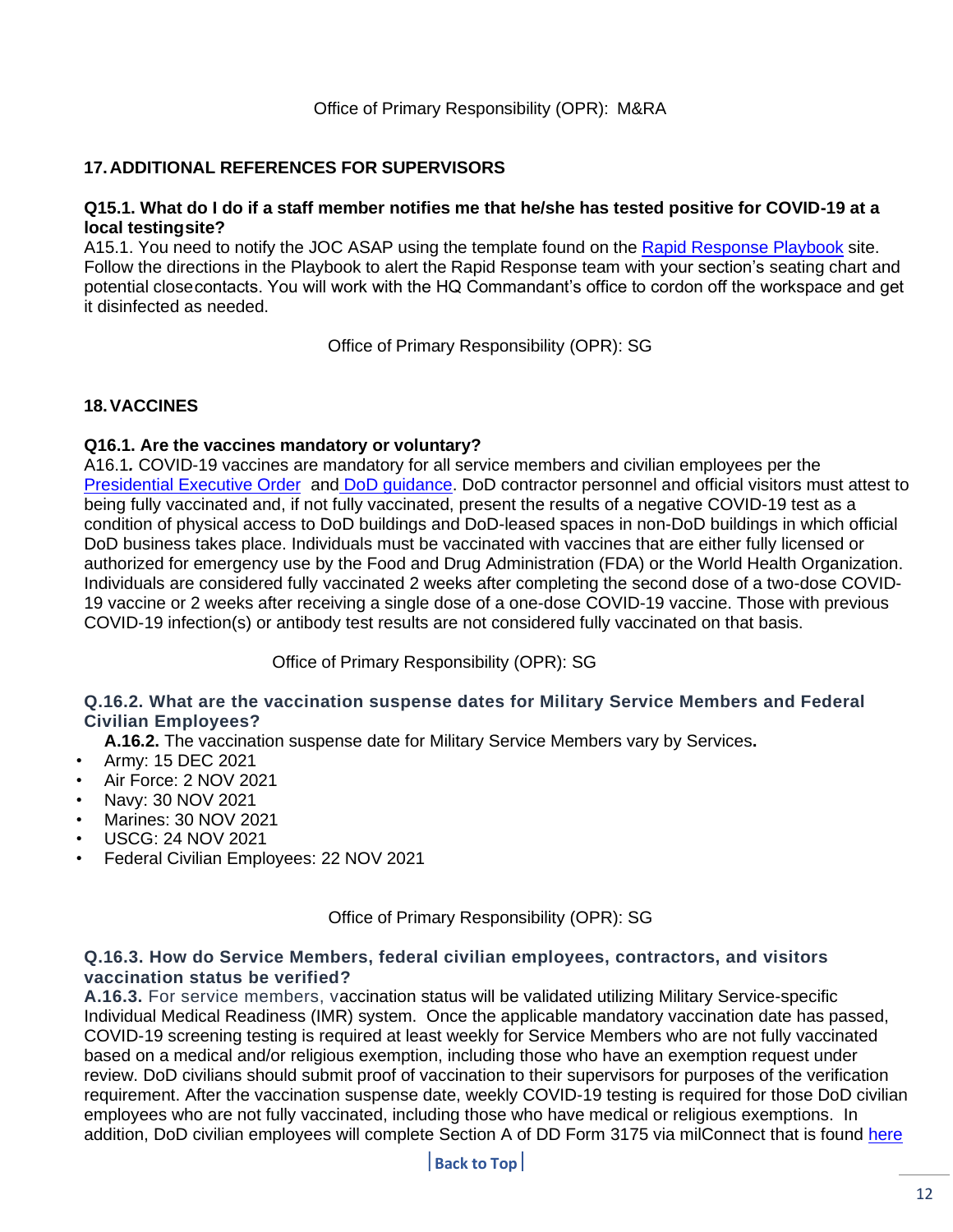or using a hard copy. DoD contractor personnel will complete the [DD Form 3150](https://www.esd.whs.mil/Portals/54/Documents/DD/forms/dd/dd3150.pdf) and show it to authorized DoD personnel upon request. DoD contractor personnel and official visitors must attest to being fully vaccinated, if not fully vaccinated, present the results of a recent negative COVID-19 test as a condition of physical access to DoD building and DoD-leased spaces in non-DoD building in which official DoD business takes place.

# **Q.16.4.What are the different types of military exemptions?**

## **A.16.4.**

## *Medical*

- Temporary Exemptions may be granted for up to 365 days based on:
	- $\circ$  Temporary contraindications to vaccines (e.g., pregnancy, acute illness, treatments causing immune suppression)
	- o Pending completion of an ongoing medical evaluation
	- o Medical Supply exemption: lack of vaccine supply
- Permanent Exemptions may be granted indefinitely based on one of the following\*\*:
	- $\circ$  Determination by a medical provider that further vaccination will seriously endanger patient's health
	- o Medical, Reactive exemption: Previously severe reaction after specific vaccine (e.g., anaphylaxis)
	- o Medical, Immune exemption: Evidence of existing immunity (e.g., by serologic antibody test, documentation of previous infection or natural infection presumed)

## *Administrative*

- Separation or retirement within 180 days provided the following conditions are met:
	- $\circ$  Service member is not assigned, deployed or scheduled to perform duties in an area where specific immunization is indicated
	- $\circ$  The commander has not directed immunization because of overriding mission requirements
- Separation of civilian employees and contractor personnel within 30 days of leaving a permanent assignment (other than an outside the continental United States deployment)

## • *Religious:*

- o Granted according to Service-specific policies
- o Command decision made with medical, judge advocate and chaplain consultation

Office of Primary Responsibility (OPR): SG

## **Q.16.5. How is an exemption documented?**

**A.16.5.**. Electronic and paper health records must annotate temporary and/or permanent medical exemptions. All exemptions, administrative or medical, must be documented in the immunization section and clinical notes of individual medical records. For military members, exemptions must also be documented in readiness systems (MRRS, MEDPROS, or ASIMS).

Office of Primary Responsibility (OPR): SG

## **Q.16.6. Can I get a second opinion on a vaccination exemption recommendation?**

**A. 16.6.** Individuals who disagree with a provider's exemption recommendation may be referred for a second opinion to providers experienced in vaccine adverse-event management, such as the DHA Immunization Healthcare Support Center.

Office of Primary Responsibility (OPR): SG

## **Q.16.7. How can civilian employees obtain exemption?**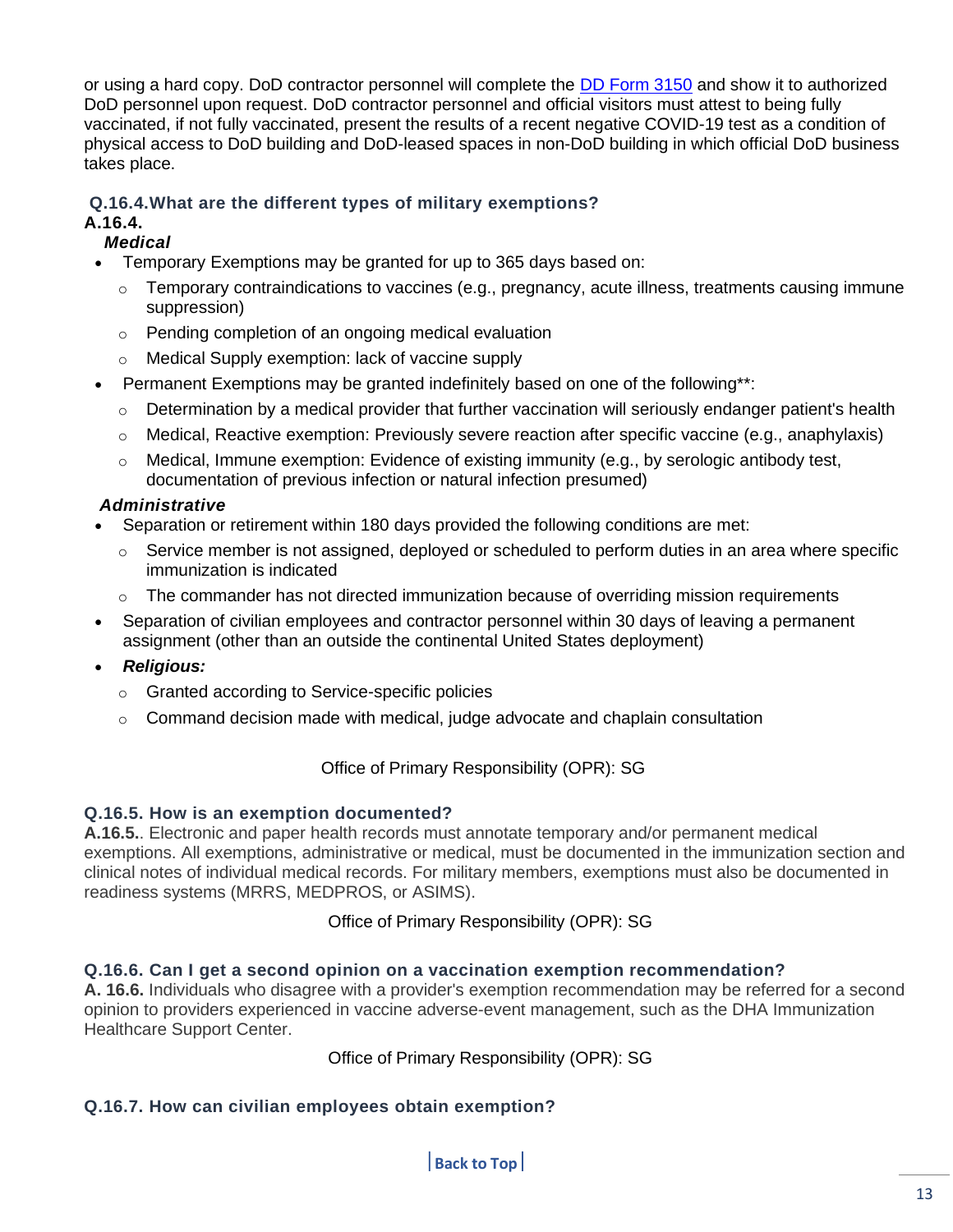**A. 16.7.** To make a request for exemption from vaccination, DoD civilian employees must provide an official statement which describes the medical or religious reason the employee objects to vaccination against COVID-19. DoD civilian employees may use [DD Form 3176](https://www.esd.whs.mil/Portals/54/Documents/DD/forms/dd/dd3176.pdf) or DD [Form 3177](https://www.esd.whs.mil/Portals/54/Documents/DD/forms/dd/dd3177.pdf) to submit their request. DoD civilian employees who make oral requests may be provided a sample written request format and/or be interviewed to develop the basis for the request.

## Office of Primary Responsibility (OPR): SG

## **Q. 16.8. Can I meet the COVID-19 vaccine requirement through previous infection with COVID-19, or the results of an antibody test?**

**A.16.8.** *No*. Because research is ongoing as to whether previous infection with COVID-19 confers lasting protection, previous COVID-19 infection is not considered proof of immunity. A history of COVID-19 disease and/or a positive antibody test or other positive test for COVID-19 does not exempt you from being required to be vaccinated for COVID-19. The only acceptable proof of immunity is completion of a COVID-19 vaccination series.

## Office of Primary Responsibility (OPR): SG

## **Q.16.9. What happens if a Service member or civilian employees refuses to get the vaccine?**

**A.16.9.** The requirement to be fully vaccinated against COVID-19 constitutes a lawful general order. Refusal to Service Members to get fully vaccinate against COVID-19 in the timelines prescribed, absent an approved medical exemption or approved religious accommodation, will constitute a failure to obey a lawful general order. DoD civilian employees who refuse to be vaccinated, or to provide proof of vaccination, are subject to disciplinary measures, up to and including removal from Federal service, unless the DoD civilian employee has received an exemption or the DoD civilian employee's timely request for an exemption is pending a decision.

## Office of Primary Responsibility (OPR): SG

## **Q16.10. What is the request process to get vaccinated?**

**A16.10.** Service members and Employees can use this [link.](https://intelshare.intelink.gov/my.policy) Family members/beneficiaries with military ID cards, use this CAC-free site to sign up.The clinic will then contact the beneficiary to schedule the vaccination. Family members must meet eligibility requirements: 18 years of age or older AND be eligible for Tricare (i.e. they have a valid militaryID card). For any questions call the Clinic, at (305) 437-1188.

Office of Primary Responsibility (OPR): SG

#### **Q16.11. What are approved proof of vaccination? A16.11.**

i. A copy of the record of immunization from a health care provider or Pharmacy;

ii. A copy of the COVID-I9 Vaccination Record Card

iii. A copy of medical records documenting the vaccination;

iv. A copy of immunization records from a public health or State immunization Information system; or

v. A copy of any other official documentation containing the data points required to be verified by the supervisor.

Office of Primary Responsibility (OPR): SG

**Q16.12. If I am a military member (pilot, etc.) in active flying status, how may vaccination impact my status?** A16.12 Be sure to follow service specific guidance, the [Federal Aviation Administration](https://www.faa.gov/other_visit/aviation_industry/designees_delegations/designee_types/ame/) issued a 48 hour no fly/nosafety related duty interval after each dose. For more information, contact your flight surgeon.

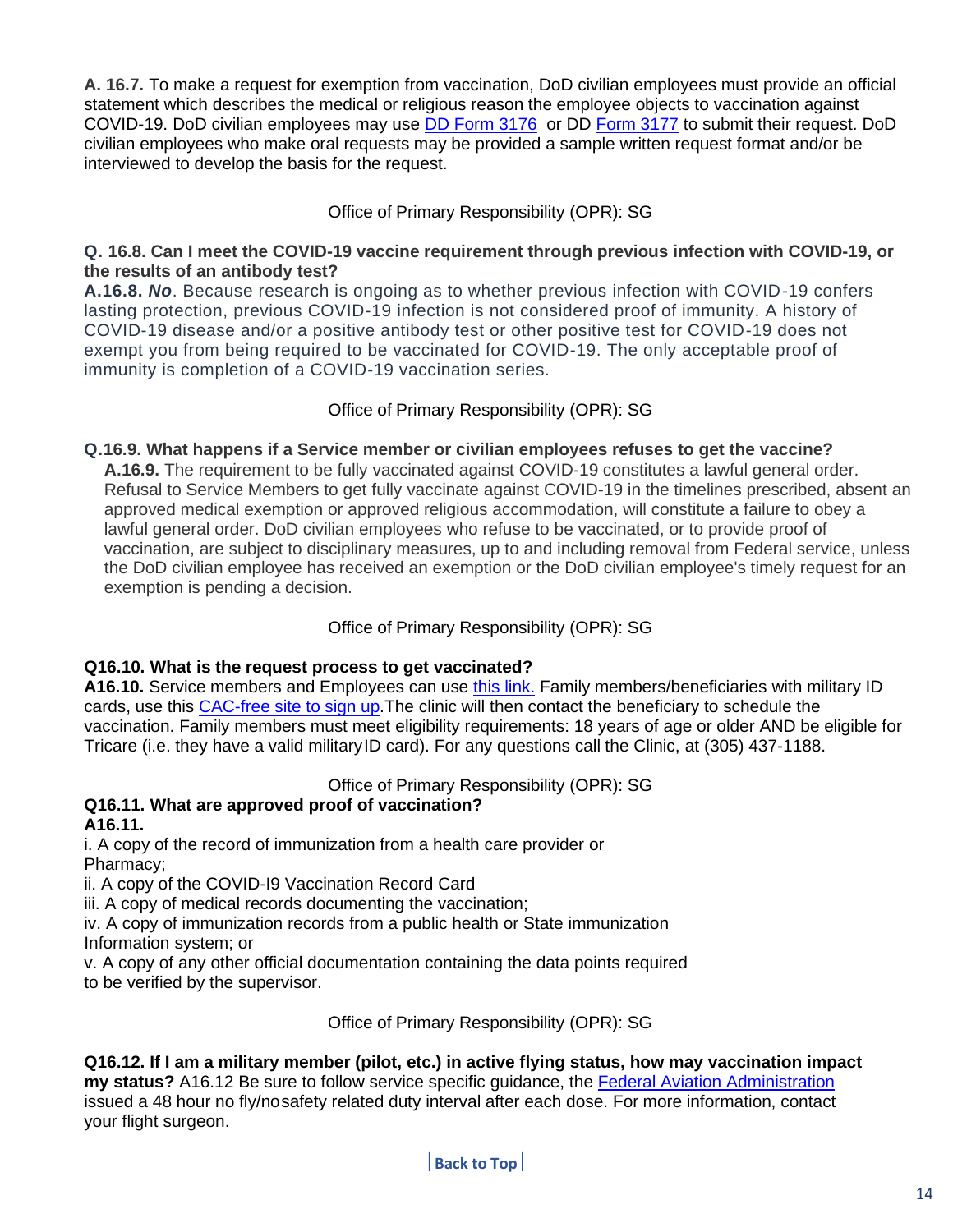#### **Q16.13. Who is eligible to get the vaccine at the SOUTHCOM Army Health Clinic when doses are available? How aredependents factored into this?**

A16.13. Employees at the USAG-Miami – including mil, civ, contractor, and other/foreign military liaisons. In addition,Military Health System beneficiaries are also eligible regardless of whether they are enrolled with the clinic.

## Office of Primary Responsibility (OPR): SOUTHCOM Army Health Clinic

## **Q16.14. What should I expect when receiving the vaccine?**

A16.14. mRNA COVID-19 vaccines will be a two-dose sequence between 21 days (Pfizer) or 28 days (Moderna), depending on the product. The vaccine from Johnson & Johnson is a single dose. According to the CDC, vaccines from different manufacturers are NOT interchangeable for the initial series, but ARE interchangeable for booster doses. Vaccine recipients will be provided a copy of the CDC COVID-19 Vaccination Record Card after receipt of the vaccine with the disclosed manufacturer name. If you are a military service member, your medical individual medical readiness (IMR) records will be updated to reflect that you have been vaccinated. Side effects are normal and should dissipate in a few days. For more information, visit the CDC Vaccination page. [https://www.cdc.gov/coronavirus/2019](https://www.cdc.gov/coronavirus/2019-ncov/vaccines/different-vaccines.html) [ncov/vaccines/different-vaccines.html](https://www.cdc.gov/coronavirus/2019-ncov/vaccines/different-vaccines.html)

Office of Primary Responsibility (OPR): SG

## **Q16.15. If I already had COVID-19 and recovered, should I still get the vaccine?**

A16.15. *Yes.* Vaccination is currently recommended because the duration of immunity following COVID-19 infection isunknown and the vaccine will boost immunity (i.e. increase antibodies) for previously infected people.

Office of Primary Responsibility (OPR): SG

#### **Q16.16. I got vaccinated somewhere else, how do I get "credit"?**

A16.16. SOUTHCOM discontinued the employee COVID-19 vaccine database. All employees and supervisors are required to document vaccine statuses in the vaccine muster tool. All statuses must be visually confirmed by a supervisor by viewing the employee's CDC vaccine card.

Office of Primary Responsibility (OPR): J4

#### **Q16.17. What is the request process to get vaccinated?**

A16.17. Service members and Employees do not need to schedule an appointment to receive the COVID-19 vaccine. The SOUTHCOM Clinic provides the Moderna vaccine on a walk-in basis during the following hours:

Monday- Wednesday & Friday: 0800-1100 and 1300-1500 Thursday: 0800-11:00 For any questions call the Clinic, at (305) 437-1188.

Office of Primary Responsibility (OPR): SG

#### **Q16.18. What has the DoD done to ensure the vaccine(s) they are distributing is safe?**

A16.18. DoD is confident in the stringent regulatory process and requirements of the FDA. Vaccines and therapeuticsto prevent and treat disease are developed in stages. In Phase 1 Trials researchers test an experimental drug or treatment in a small group of people for the first time. In Phase 2 Trails the experimental drug or treatment is given

to a larger group of people to see if it's effective and to further evaluate its safety. In Phase 3 Trials the experimentalstudy drug or treatment is given to very large groups of people.

Researchers confirm its effectiveness, monitor side effects, compare it to commonly used treatments, and collect information that will allow the experimental drug or treatment to be used safely. Manufactures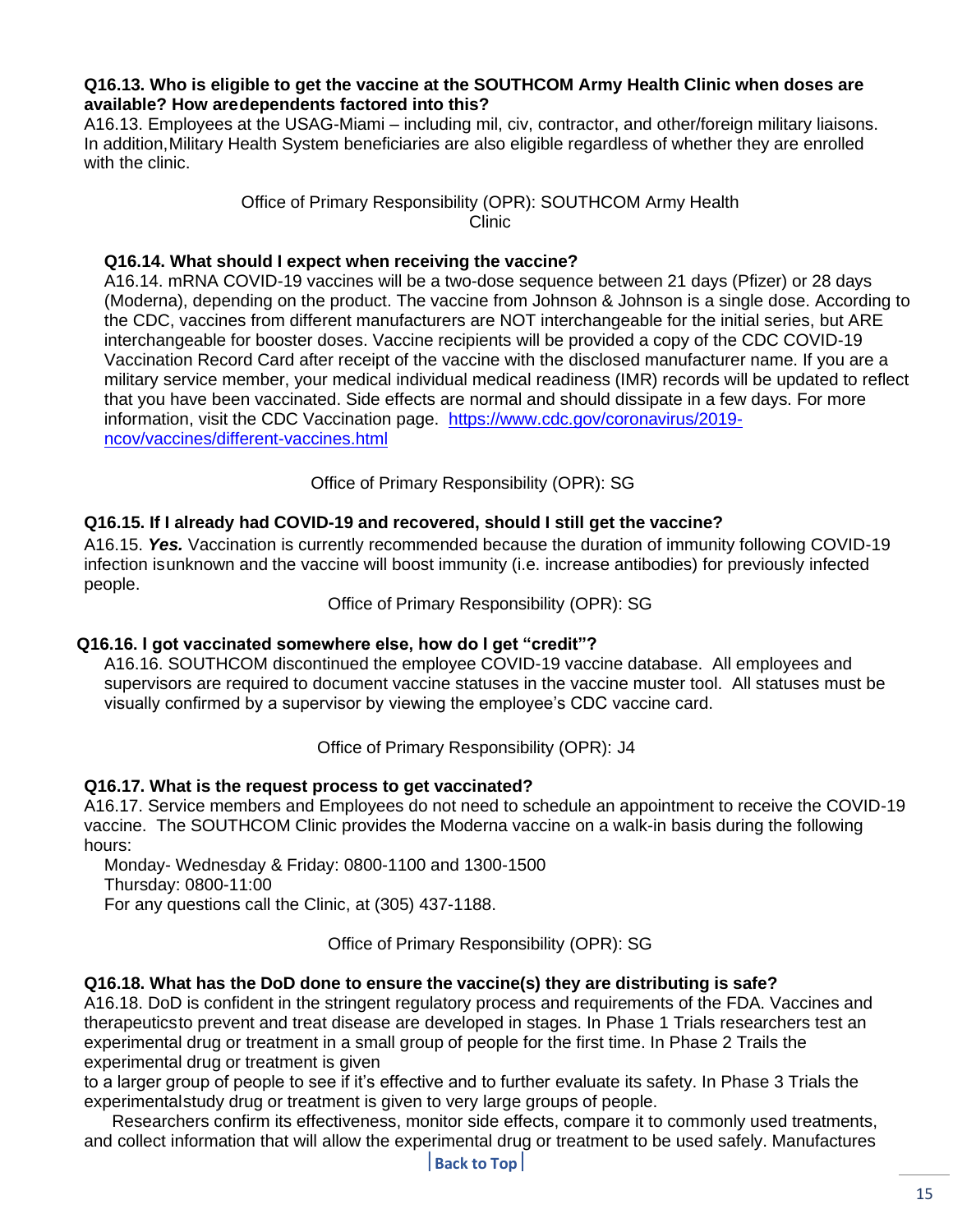are required to submit their raw data for the FDA to review. Safety, immune response, and efficacy data from the trial stages aresubmitted to the FDA before they are authorized for use and distribution.

Office of Primary Responsibility (OPR): SG

## **Q16.19. How long will protection last following vaccination?**

A16.19. Scientists are continuing to monitor how long COVID-19 vaccine protection lasts. Recent studies show that protection against the virus may decrease over time. This reduction in protection has led CDC to recommend that everyone ages 12 years and older get a booster shot after completing their primary vaccination series. People who received the Pfizer-BioNTech or Moderna COVID-19 vaccine for their primary series should get a booster shot at least 5 months after completing the primary series. People who received Johnson & Johnson's Janssen COVID-19 vaccine should get a booster shot at least 2 months after getting their first shot. At this time, for the majority of people, the CDC recommends getting only one COVID-19 booster shot. <https://www.cdc.gov/coronavirus/2019-ncov/vaccines/faq.html>

Office of Primary Responsibility (OPR): SG

#### **Q16.20. What is a COVID-19 mRNA vaccine? Could I get the virus from taking it? Can the vaccine cause me to testpositive for COVID-19?**

A16.20. *No*, it is not possible to get COVID-19 from mRNA vaccines since they do not contain the inactivated virus. COVID-19 mRNA vaccines give instructions for our cells to make a harmless piece that looks like the "spike protein,"which is found on the surface of the COVID-19 virus. Our bodies recognize that this protein should not be there, so they build antibodies that will remember how to fight the virus that causes COVID-19 if we are infected in the future. With this vaccine, you will not test positive for a current infection, although you may test positive on an antibody test, which shows previous infection. For more information on how the Moderna vaccine works, please review this [article.](https://www.nytimes.com/interactive/2020/health/moderna-covid-19-vaccine.html)

Office of Primary Responsibility (OPR): SG

#### **Q16.21. Will the Countermeasures Injury Compensation Program provide compensation to individuals injured byCOVID-19 vaccines?**

A16.21. *Yes,* COVID-19 vaccines are covered countermeasures under the Countermeasures Injury Compensation Program (CICP), not the National Vaccine Injury Compensation Program (VICP). The Public Readiness and EmergencyPreparedness Act (PREP Act) authorizes the CICP to provide benefits to individuals who sustain a covered serious physical injury as the direct result of the administration or use of covered countermeasures identified in and administered, or used under a PREP Act declaration. For more information, visit the [Health Resources & Services](https://www.hrsa.gov/cicp/faq) [Administration](https://www.hrsa.gov/cicp/faq) FAQs on CICP.

Office of Primary Responsibility (OPR): SG

#### **Q16.22. If personnel develop symptoms after receiving the vaccine, will they be required to stay home andisolate?**

A16.22. *Yes,* any symptomatic personnel should isolate at home until symptoms cease. If symptoms persist past 48 hours or there is concern about possible COVID exposure prior to vaccination, the individual should consult their provider regarding whether COVID testing is recommended. In general, there is no requirement to ROM after vaccination; those with symptoms will telework until symptoms resolve. The common side effects to theModerna vaccine are fatigue, headache, muscular pain, and joint pain in persons between the ages of 18 and 65.

For more information, feel free to view the data published in the Military Health System, *["Providing](https://health.mil/military-health-topics/health-readiness/immunization-healthcare/ihd-covid-19-vaccine-resource-center-for-health-care-personnel#ModernaAdmin) the [Moderna](https://health.mil/military-health-topics/health-readiness/immunization-healthcare/ihd-covid-19-vaccine-resource-center-for-health-care-personnel#ModernaAdmin)*

*COVID-19 Vaccine: Helping Recipients [Understand](https://health.mil/military-health-topics/health-readiness/immunization-healthcare/ihd-covid-19-vaccine-resource-center-for-health-care-personnel#ModernaAdmin) What to Expect.*"

Office of Primary Responsibility (OPR): SG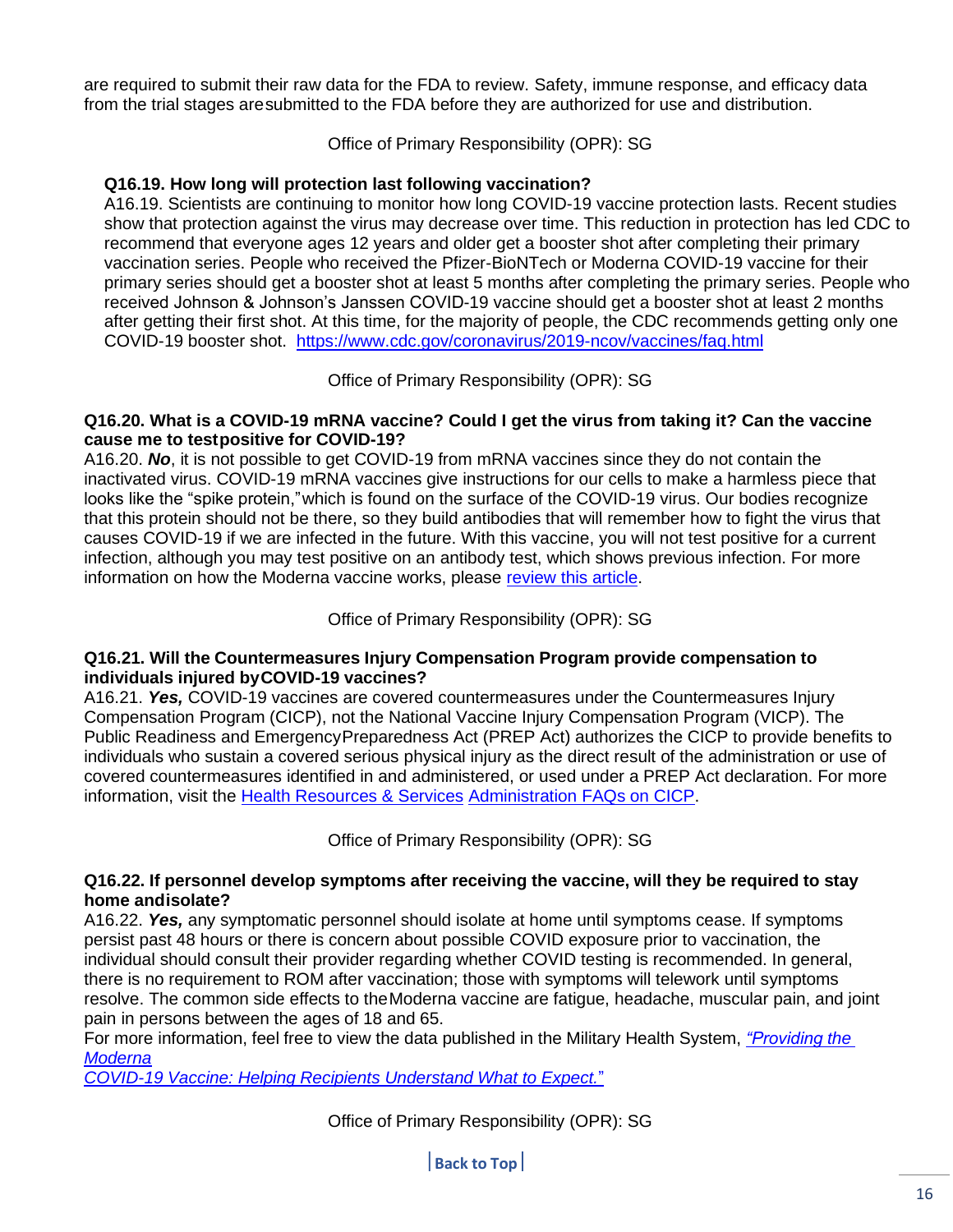#### **Q16.23. Is the vaccine recommended and safe for pregnant women?**

A16.23. *Yes.* For more information, see CDC Vaccine [Considerations](https://www.cdc.gov/coronavirus/2019-ncov/vaccines/recommendations/pregnancy.html#%3A~%3Atext%3DRoutine%20testing%20and%20pregnancy%2Can%20mRNA%20COVID%2D19%20vaccine) for People who are Pregnant or [Breastfeeding.](https://www.cdc.gov/coronavirus/2019-ncov/vaccines/recommendations/pregnancy.html#%3A~%3Atext%3DRoutine%20testing%20and%20pregnancy%2Can%20mRNA%20COVID%2D19%20vaccine)

Office of Primary Responsibility (OPR): SG

#### **Q16.24. If I have an underlying medical condition, should I take the vaccine?**

A16.24. *Yes.* Almost all individuals with underlying health conditions should get the vaccine – especially if they are athigh risk for COVID-19 complications. People who have weakened immune systems, autoimmune conditions, and/orprevious diagnosis of Guillain-Barre syndrome should talk with their doctor before vaccination. People who are allergic to PEG or polysorbate should not get an mRNA COVID-19 vaccine. For more information, see [CDC](https://www.cdc.gov/coronavirus/2019-ncov/vaccines/recommendations/underlying-conditions.html) Vaccination Considerations for Persons [with Underlying](https://www.cdc.gov/coronavirus/2019-ncov/vaccines/recommendations/underlying-conditions.html) Medical **Conditions** 

Office of Primary Responsibility (OPR): SG

#### **Q16.25. Am I required to attend SOUTHCOM's Vaccine Educational Training? If so, how do I receive specifictraining about the vaccine?**

A.16.25 *Yes,* everyone who works on the installation was required to attend one Vaccine Educational Training session in January 2021. That training, is located on JKO by searching "SOU-COVID19-002" and [accessible at this link.](https://jkodirect.jten.mil/html/COI.xhtml?course_prefix=SOU&course_number=-COVID19-002)You can also find the training link on the Internal [COVID-19](https://intranet.ent.southcom.mil/SitePages/Coronavirus.aspx) Resource page.

#### Office of Primary Responsibility (OPR): DCMRA

#### **Q16.26. What COVID-19 vaccine is available at the USAG-Miami clinic?**

A16.26. At this time the clinic stocks Moderna vaccine and limited number of Pfizer. There are no plans in the near term for the Army to distribute single dose vaccines to our clinic as that product is being prioritized for our DoD deployed sites. As a result of the FDA's full Biologics License Application (BLA) approval of the Moderna COVID-19 vaccine, the SOUTHCOM Clinic will discontinue carrying the Pfizer vaccine in February of 2022.

Office of Primary Responsibility (OPR): Clinic

#### **Q16.27. Am I required to get my COVID-19 vaccine at a military treatment facility?**

A. 16.27**.** *No*. Service members who are not able to access a DoD vaccination site and elect to receive the COVID-19 vaccine through non-DoD channels must provide documentation of receipt of the vaccination to the USAG-Miami Clinic for documentation in appropriate medical readiness systems. Dependents of active duty service members, retirees, and other eligible DoD beneficiaries are eligible to receive COVID-19 vaccinations and encouraged to accessCOVID-19 vaccines through existing processes at military treatment facilities, through the private sector care component of TRICARE, through local pharmacies, the Veterans Affairs network (if eligible) or at free community vaccination sites.

Office of Primary Responsibility (OPR): SG

Q16.28. If I volunteer to get the vaccine and have issues later in life related to the vaccine, will the **Department of Defense cover vaccine related medical support after I am out of the military?** A.16.28. Within certain limits, military members who incur or aggravate an injury, disease or illness in a qualifyingduty status are covered for that episode of care under the Line of Duty authority. Determinations on any benefitsfrom the Veterans Health Administration (VHA) will be made by the VHA. Regarding the Line of Duty, Medical Evaluation Board, or VHA disability evaluation you will not be faulted based upon the fact that the vaccine is voluntary versus mandatory.

All individuals vaccinated with a Food and Drug Administration-authorized/approved COVID-19 vaccine may be eligible for compensation for adverse reactions under other programs, including: the Countermeasures Injury Compensation Program (CICP) program, National Vaccine Injury Compensation